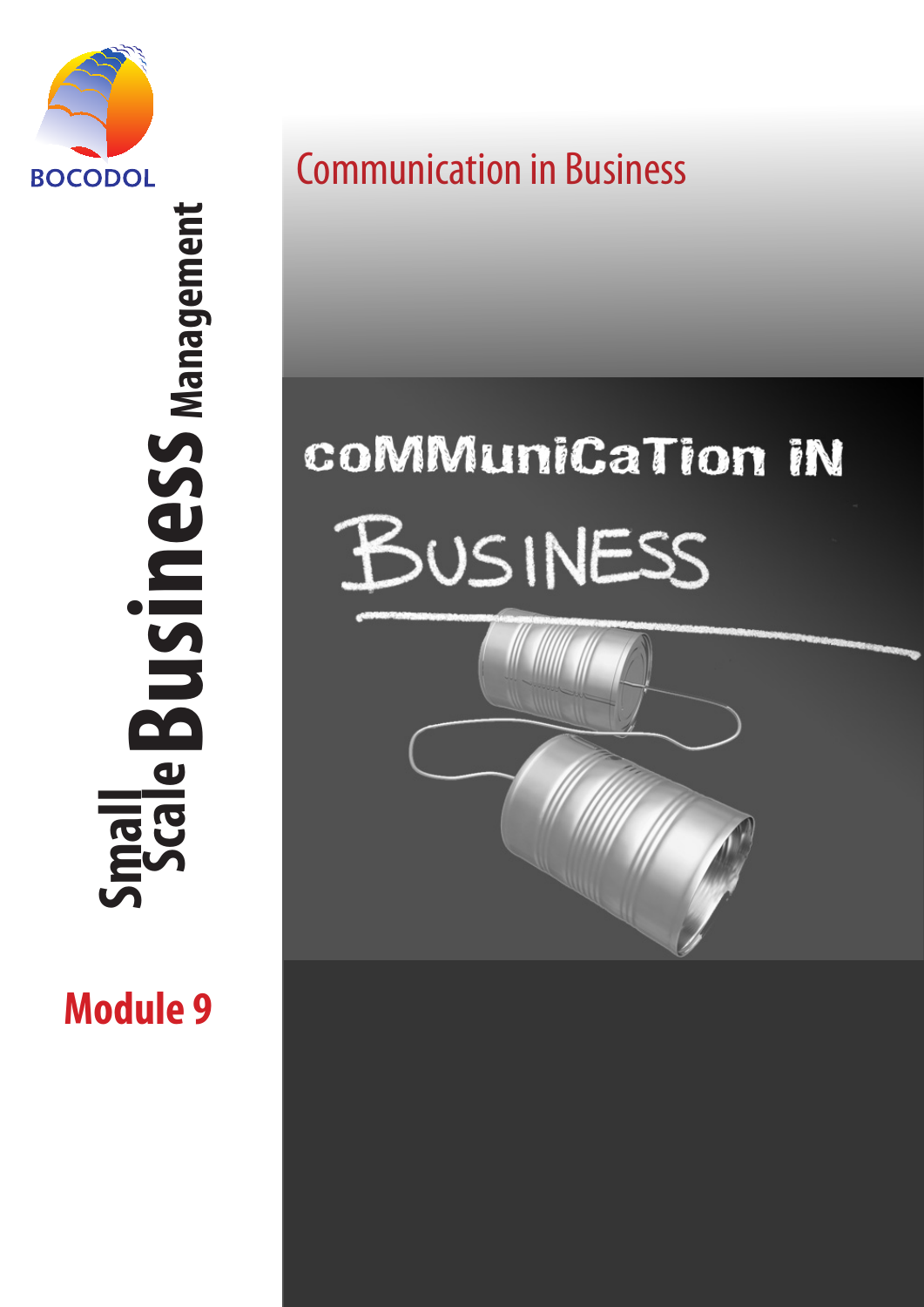### **ACKNOWLEGEMENTS**

This module is a product of many people who worked hard to see it ready for use by BOCODOL learners. BOCODOL wishes to acknowledge contributions of the following

#### **Revision Team**

Tebogo Moagi Lobakeng Eric Setabo Mompoloki Oitsile Gaolatlhe Masire

#### **Writing Team**

Kwirirai Zvevhu Eric Simukanga Stanley Tichapondwa Modesto Lobakeng Eric Setabo Frances Combs Annabel Catherine Dunn Unobia Segokgo Felicity Chitonho

© 2011 BOCODOL The 2006 Winner of the Commonwealth of Learning Award of Excellence for the Institutional Achievement in Distance Education

@00 BOCODOL, 2011

This module is made available under a Creative Commons Attribution-ShareAlike 3.0 Licence (international): http://creativecommons.org/licences/by-sa/3.0.

First Edition Published 2003 Revised Edition Published 2011

Please direct correspondence to:

The Executive Director BOCODOL Private Bag BO 187 Tel: 3646100 Fax: 3181473 Gaborone, Botswana ISBN 99912- 86 – 09 – 4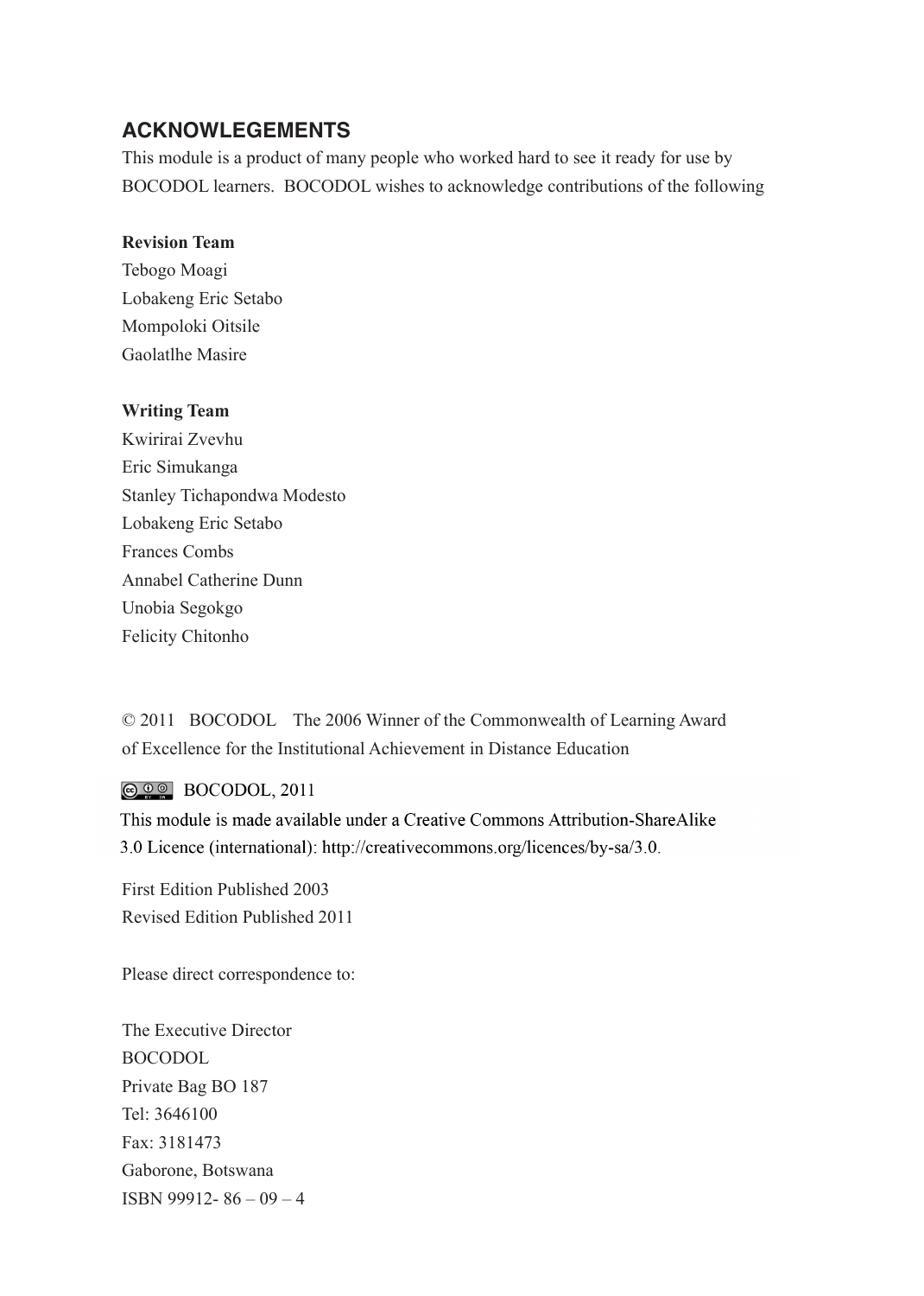| <b>Contents</b>                                   | Page         |
|---------------------------------------------------|--------------|
| Introduction to Module 8                          | $\mathbf{1}$ |
| Topic 1: Oral communication in the small business | 1            |
| Topic 2: Other types of communication             | 15           |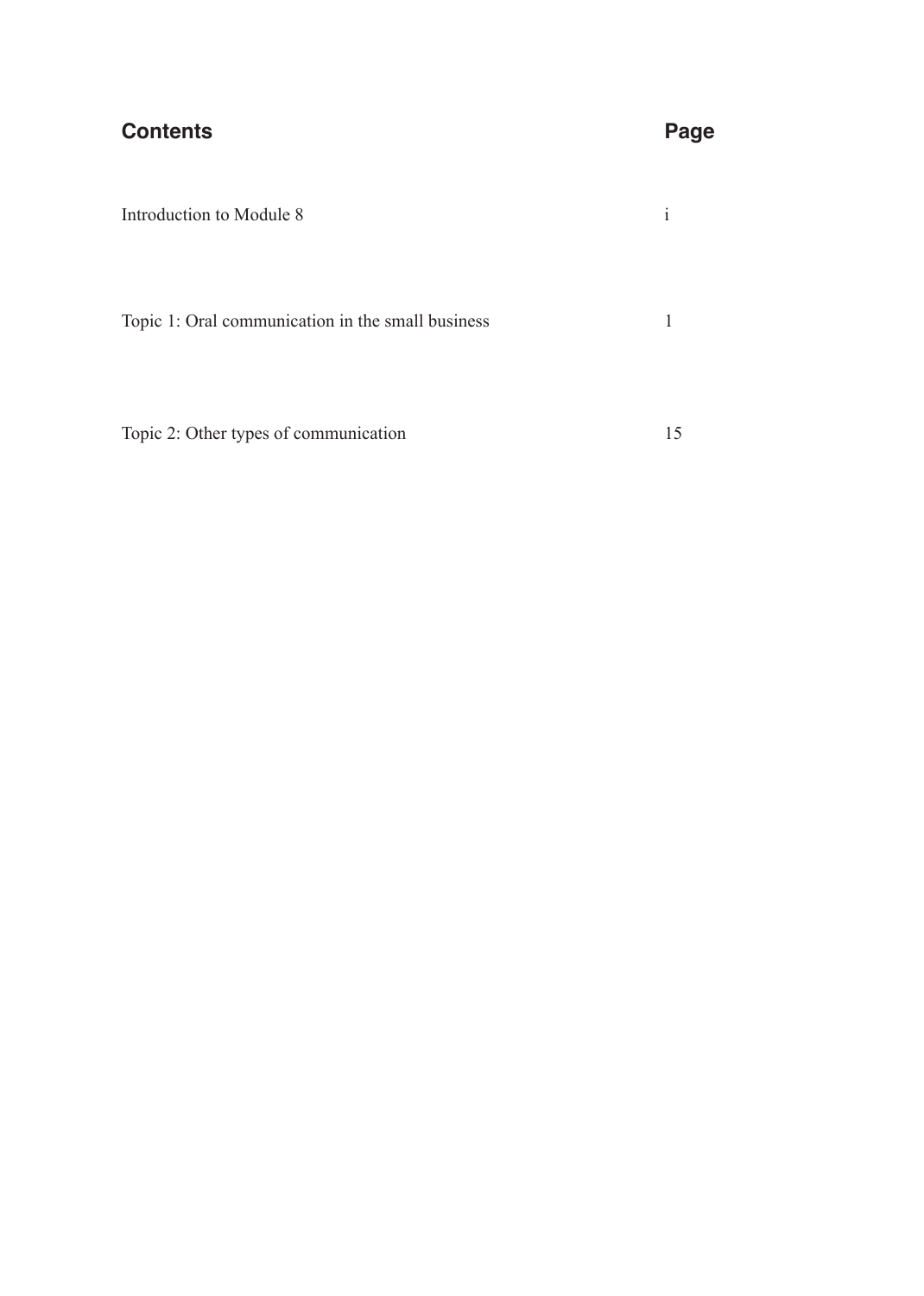# **Introduction to Module 9 Communication in Business**

The title of this module is Business Communication. It is divided in two topics, and these are: Topic 1: Oral Communication in the small business and Topic 2; Other types of communications.

To conduct and manage your business successfully, you need to communicate more effectively. Client of different kinds will interact with you. For that reason, you ought to develop good oral communication skills. In running a small business, we talk to customers most of the time. Topic 1 addresses that matter.

In Topic 2, you I am going to share with you the other types of communication you are likely to use in managing your business. These include letter-writing and the use of a telephone. You will be advised on how to use these more effectively.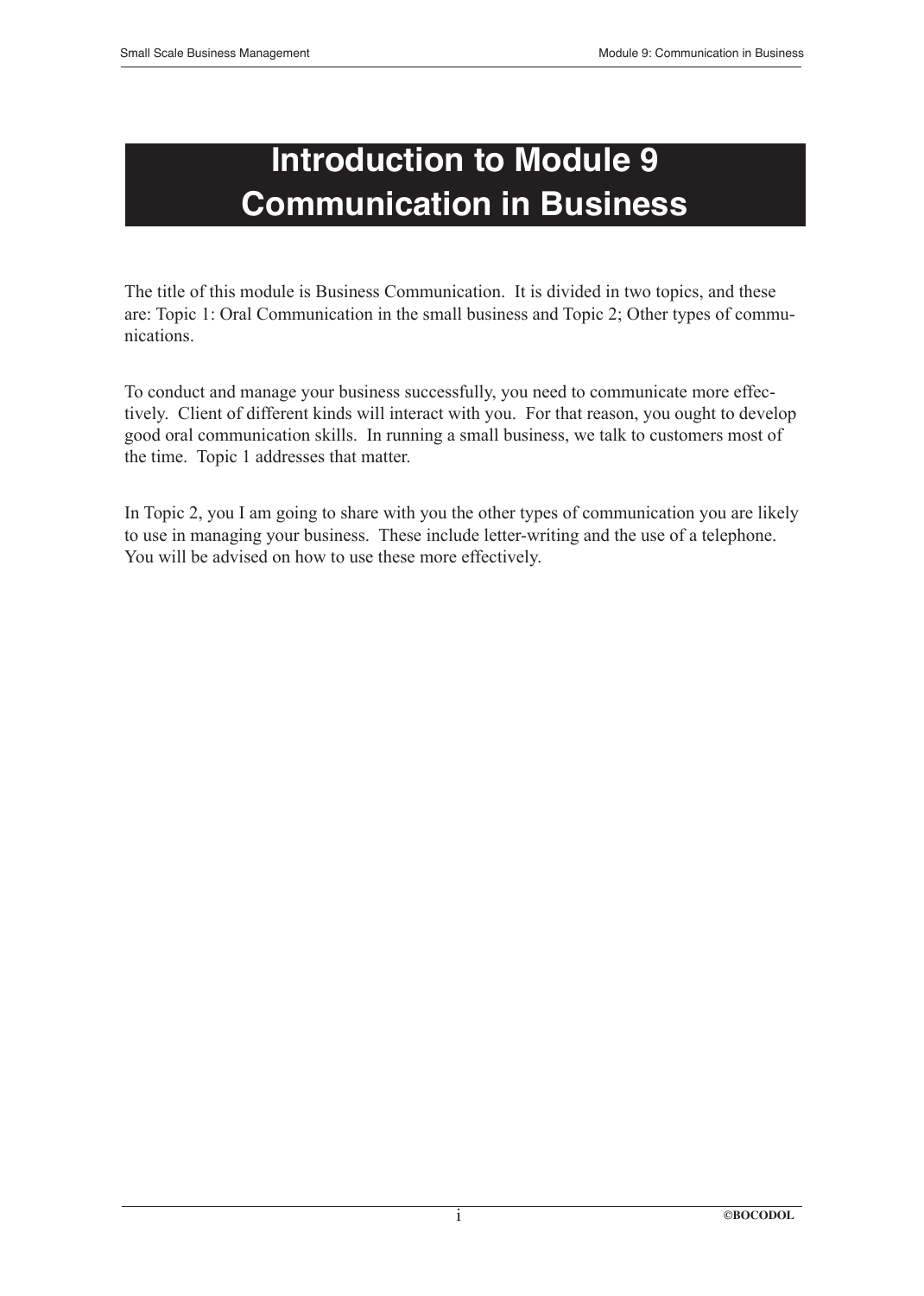# **Topic 1 Oral Communication in the Small Business**

# **Introduction**

The two main reasons for communicating in business are: to obtain information and to give information about a product or a service. Every business person will be familiar with these questions: How much does this cost? Do you have any other type of vegetables? Which biscuits will be good for children? Is it self service? The customer will be expecting answers before buying. In return, there are many answers to such questions. This interaction between customer and seller is known as oral communication. Apart from oral communication, there are other types such as the telephone, fax, letters, etc. Talking is regarded as one of the most important, and in this topic we shall examine it more closely.

# **Learning Objectives**

After working through this topic you should be able to:

- explain the importance of communication in business management
- relate communication situations to your business
- suggest views about conflict prevention and conflict resolution
- define special terms relating to business communication
- illustrate how best to communicate with different types of customer.

# **Contents List**

| 1.1             | The importance of communication             | 2               |
|-----------------|---------------------------------------------|-----------------|
| 12              | Conflicts in business                       | 5               |
| 1 $\mathcal{S}$ | Conflict resolution                         | 6               |
| 14              | Oral communication as a form of advertising | 9               |
| 1.5             | What we have learnt                         | 11              |
| 1.6             | Glossary                                    | 12 <sup>°</sup> |
| 17              | Self-assessment exercise                    | 12              |
| 1.8             | Suggested answers to activities             | 12              |
| 1.9             | Answers to the self-assessment excercise    | 14              |

**1**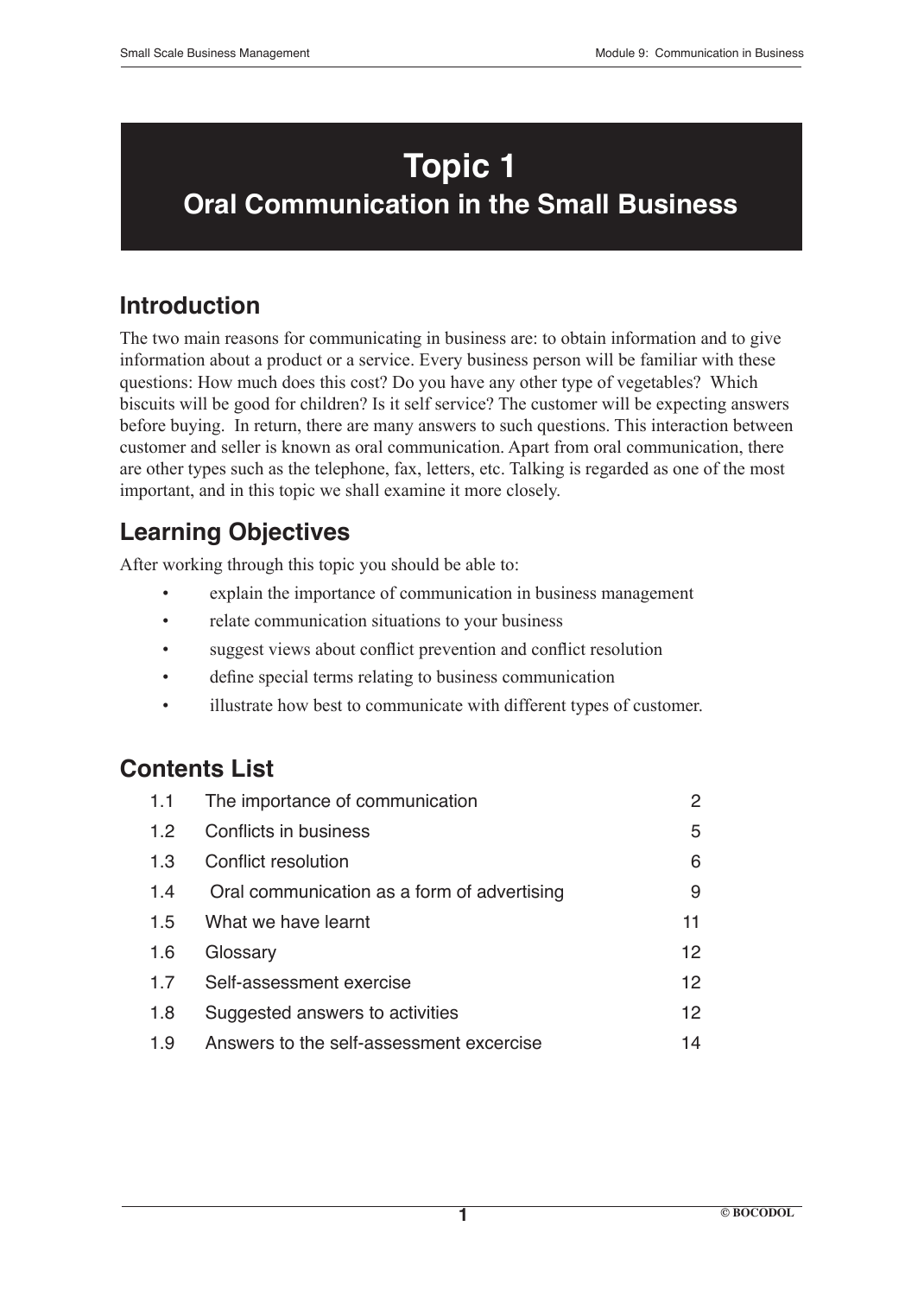# **1.1 The Importance of Communication**

The business you are either running or intend to run is the result of a great deal of communication you have done in the past. The business also involves more and more communication as you run it. Remember all the steps you took to set up. You probably started by asking a number of questions before deciding on the type of business. You also might have asked questions about financing the business. You, most likely, asked who your customers were going to be. Now add more questions, which you asked, before setting up the business.

In all those situations it was essential to communicate. Every business, no matter how small, involves oral communication. A good business manager needs to know when to communicate and why, how to communicate and with whom. To explore this, we look at a business situation.

#### **Situation 1**

Gagolelwe runs a Kiosk in her community. She is married and has 4 children. The husband works in a local supermarket. Gagolelwe's Kiosk is well located by the roadside .She started all by herself, and today her children help her after school and during weekends. She started by selling groceries which were ordered from Sefalana Wholesalers. When she went to make orders, she had to close shop for two or more hours every day. That way, she lost customers. She then decided to employ an assistant.

As time went by, she introduced take-aways and lunch, but somebody had to do the cooking. This also meant she had to spend more time getting goods for sale from different suppliers this time. The assistant, on the other hand, had to sell groceries, do the cooking, pack the takeaways, then wash dishes. Customers started complaining about the poor service because work had become too much for one person. At times, the assistant also failed to account for missing stock, and this worried Gagolelwe. She then decided to employ a second assistant who would cook and wash dishes. The two assistants occasionally quarrelled with each other mainly about one of them doing easier work than the other.

Customers were happy when the owner of the business, Gagolelwe, was there. Then, utensils would be cleaned properly and the food well - prepared. Also, assistants worked better. Unfortunately she was not there all the time as she had to do orders. The performance of the workers was cause for concern. Her husband advised her to closedown the shop, but the children thought it was good to keep it running. The non-governmental organisation which had given her a loan was quite happy about the profit made by the business.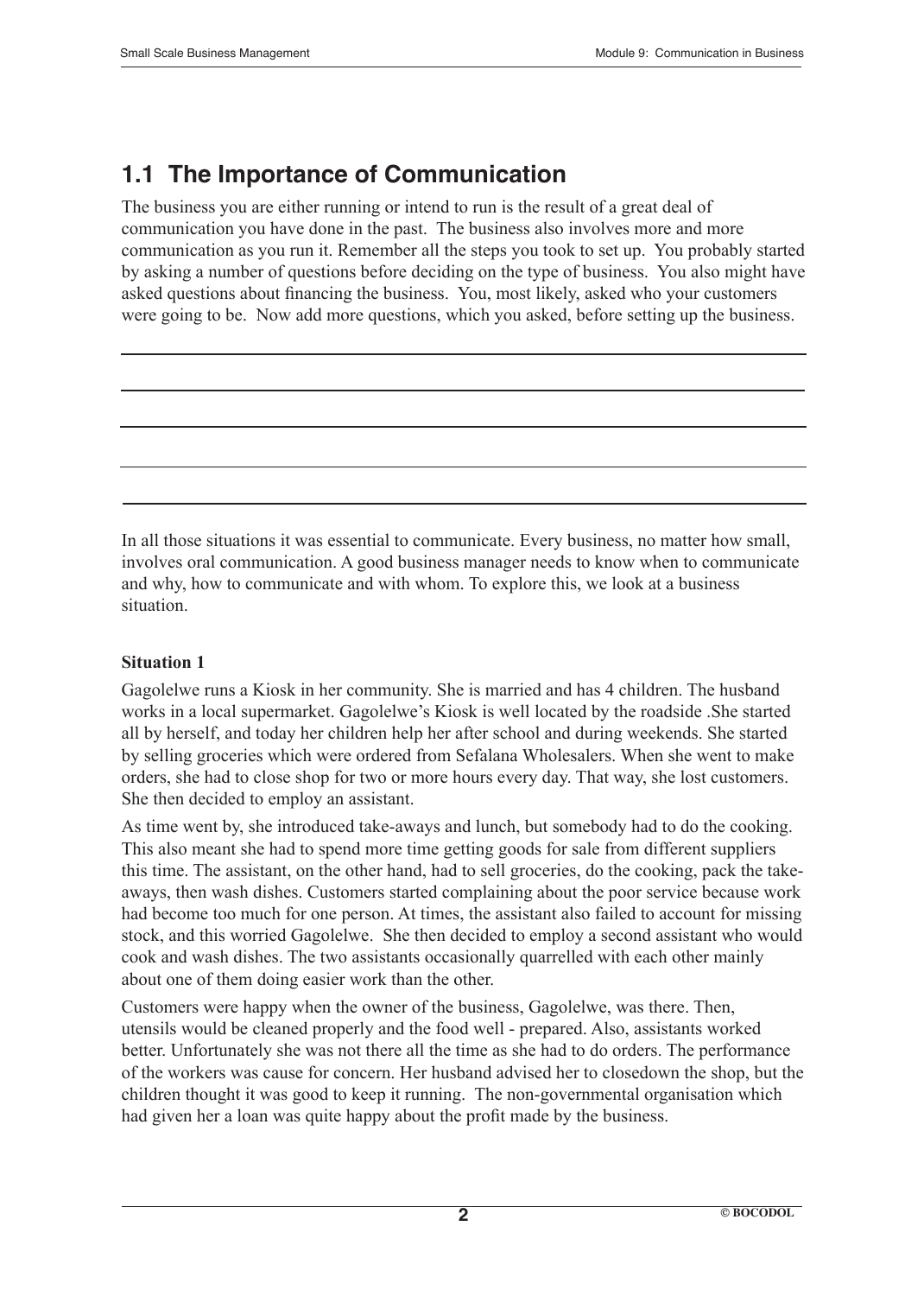Please, read this situation the second time, then work on the activity that follows.

### **Activity 1A**

| List the six people with whom Gagolelwe must communicate.                                                                                                                                                                                             |  |
|-------------------------------------------------------------------------------------------------------------------------------------------------------------------------------------------------------------------------------------------------------|--|
| Below each person state what the communication should be about                                                                                                                                                                                        |  |
| $(i)$ and $(i)$ and $(i)$ and $(i)$ and $(i)$ and $(i)$ and $(i)$ and $(i)$ and $(i)$ and $(i)$ and $(i)$ and $(i)$ and $(i)$ and $(i)$ and $(i)$ and $(i)$ and $(i)$ and $(i)$ and $(i)$ and $(i)$ and $(i)$ and $(i)$ and $(i)$ and $(i)$ and $(i)$ |  |
|                                                                                                                                                                                                                                                       |  |
|                                                                                                                                                                                                                                                       |  |
|                                                                                                                                                                                                                                                       |  |
|                                                                                                                                                                                                                                                       |  |
|                                                                                                                                                                                                                                                       |  |
|                                                                                                                                                                                                                                                       |  |
|                                                                                                                                                                                                                                                       |  |
|                                                                                                                                                                                                                                                       |  |
|                                                                                                                                                                                                                                                       |  |
|                                                                                                                                                                                                                                                       |  |
|                                                                                                                                                                                                                                                       |  |
|                                                                                                                                                                                                                                                       |  |
|                                                                                                                                                                                                                                                       |  |
|                                                                                                                                                                                                                                                       |  |
|                                                                                                                                                                                                                                                       |  |
|                                                                                                                                                                                                                                                       |  |
|                                                                                                                                                                                                                                                       |  |
|                                                                                                                                                                                                                                                       |  |
|                                                                                                                                                                                                                                                       |  |
|                                                                                                                                                                                                                                                       |  |
|                                                                                                                                                                                                                                                       |  |
|                                                                                                                                                                                                                                                       |  |
|                                                                                                                                                                                                                                                       |  |
|                                                                                                                                                                                                                                                       |  |
|                                                                                                                                                                                                                                                       |  |
|                                                                                                                                                                                                                                                       |  |
|                                                                                                                                                                                                                                                       |  |
|                                                                                                                                                                                                                                                       |  |
|                                                                                                                                                                                                                                                       |  |
|                                                                                                                                                                                                                                                       |  |
|                                                                                                                                                                                                                                                       |  |
|                                                                                                                                                                                                                                                       |  |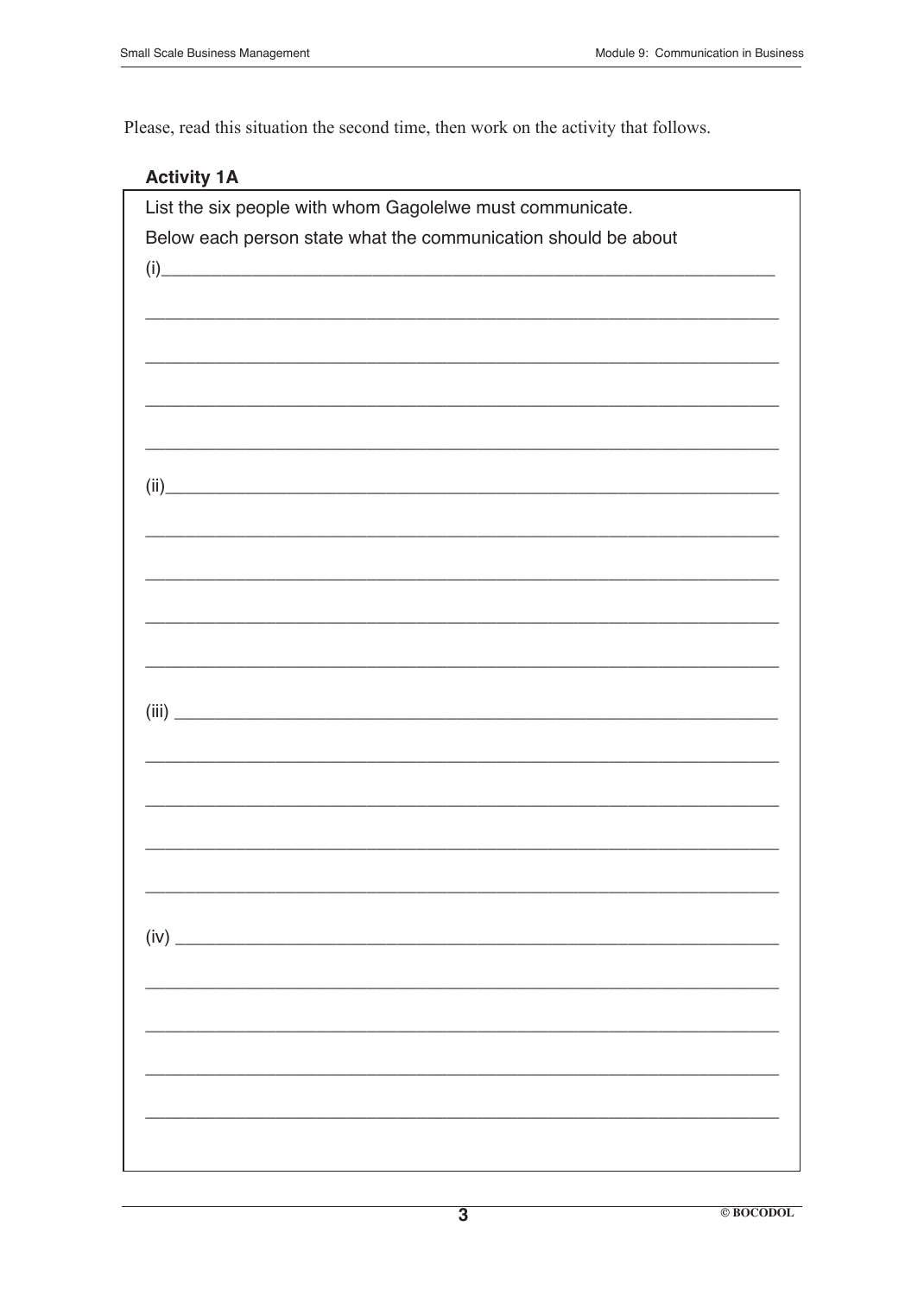| $\left(\mathsf{V}\right) \hspace{5cm} \textcolor{red}{\overbrace{\hspace{5cm} \text{min} \hspace{5.5cm} \text{min} \hspace{5.5cm} \text{min} \hspace{5.5cm} \text{min} \hspace{5.5cm} \text{min} \hspace{5.5cm} \text{min} \hspace{5.5cm} \text{min} \hspace{5.5cm} \text{min} \hspace{5.5cm} \text{min} \hspace{5.5cm} \text{min} \hspace{5.5cm} \text{min} \hspace{5.5cm} \text{min} \hspace{5.5cm} \text{min} \hspace{5.5cm} \text{min}$ |  |  |  |
|---------------------------------------------------------------------------------------------------------------------------------------------------------------------------------------------------------------------------------------------------------------------------------------------------------------------------------------------------------------------------------------------------------------------------------------------|--|--|--|
|                                                                                                                                                                                                                                                                                                                                                                                                                                             |  |  |  |
|                                                                                                                                                                                                                                                                                                                                                                                                                                             |  |  |  |
|                                                                                                                                                                                                                                                                                                                                                                                                                                             |  |  |  |
|                                                                                                                                                                                                                                                                                                                                                                                                                                             |  |  |  |
|                                                                                                                                                                                                                                                                                                                                                                                                                                             |  |  |  |
|                                                                                                                                                                                                                                                                                                                                                                                                                                             |  |  |  |
|                                                                                                                                                                                                                                                                                                                                                                                                                                             |  |  |  |
|                                                                                                                                                                                                                                                                                                                                                                                                                                             |  |  |  |
|                                                                                                                                                                                                                                                                                                                                                                                                                                             |  |  |  |
|                                                                                                                                                                                                                                                                                                                                                                                                                                             |  |  |  |

It will be clear that managing the Kiosk is difficult if Gagolelwe does not communicate with these people. For example, if she does not communicate with suppliers, she will not have information about where to obtain goods at a lower cost. Check the responses given on at the end of the topic.

Communicating with the people you listed affects the business either directly or indirectly. For example, communicating with children encourages Gagolelwe to keep on trying. We say the effect this has is indirect. An example of direct effect is communication with suppliers. Without it, she will have problems getting goods to sell. Activity 1B below is based on Situation 1.

#### **Activity 1B**

Talking with the husband is an example of communication which has an indirect effect. Talking to the two assistants bears a direct effect on the business. For either of these, suggest why Gagolelwe should communicate.

\_\_\_\_\_\_\_\_\_\_\_\_\_\_\_\_\_\_\_\_\_\_\_\_\_\_\_\_\_\_\_\_\_\_\_\_\_\_\_\_\_\_\_\_\_\_\_\_\_\_\_\_\_\_\_\_\_\_\_\_\_\_\_

\_\_\_\_\_\_\_\_\_\_\_\_\_\_\_\_\_\_\_\_\_\_\_\_\_\_\_\_\_\_\_\_\_\_\_\_\_\_\_\_\_\_\_\_\_\_\_\_\_\_\_\_\_\_\_\_\_\_\_\_\_\_\_

\_\_\_\_\_\_\_\_\_\_\_\_\_\_\_\_\_\_\_\_\_\_\_\_\_\_\_\_\_\_\_\_\_\_\_\_\_\_\_\_\_\_\_\_\_\_\_\_\_\_\_\_\_\_\_\_\_\_\_\_\_\_\_

\_\_\_\_\_\_\_\_\_\_\_\_\_\_\_\_\_\_\_\_\_\_\_\_\_\_\_\_\_\_\_\_\_\_\_\_\_\_\_\_\_\_\_\_\_\_\_\_\_\_\_\_\_\_\_\_\_\_\_\_\_\_\_

(i) Communicating with the husband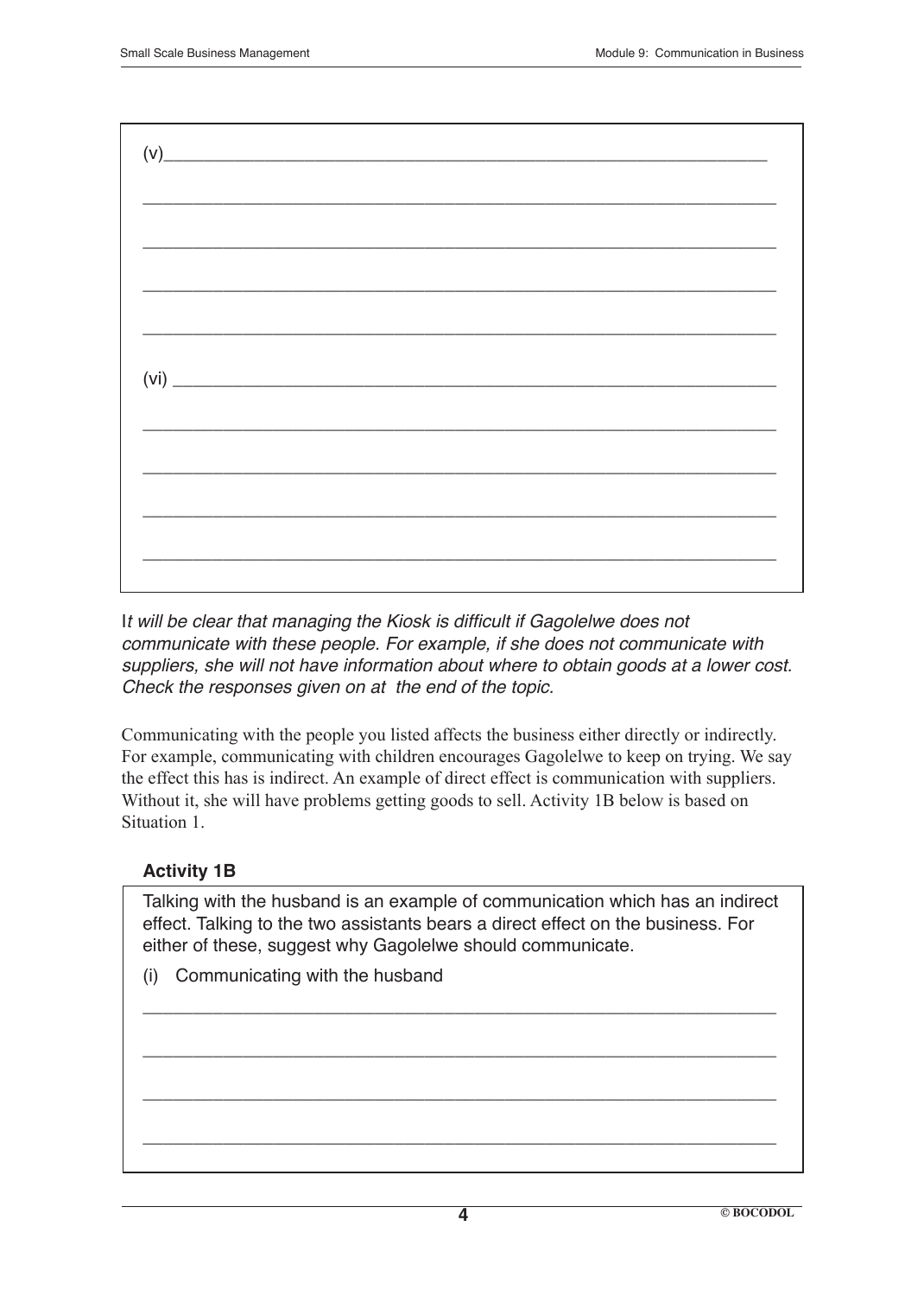| (ii) Communicating with the workers |  |  |  |
|-------------------------------------|--|--|--|
|                                     |  |  |  |
|                                     |  |  |  |
|                                     |  |  |  |
|                                     |  |  |  |
|                                     |  |  |  |
|                                     |  |  |  |

You may notice that I expected for more reasons in (ii). This is because workers affect the business more directly. The workers are not doing their job properly, customers are complaining; the assistants only work better when the manager is there; and they also quarrel. If Gagolelwe does not talk to them the sales are likely to be affected badly. Check suggested answers at the end of the topic.

# **1.2 Conflicts in Business**

Have you ever heard somebody saying , this business is causing me a headache"? If you haven't, let me remind you that there is no business without headaches. An entrepreneur should know that when things get difficult, he/she must fight on. Effective communication is essential to overcome the difficulties such as conflicts. A conflict is a disagreement which can either be serious or less so. It may be a difference of opinions or wishes. In many cases it is recognised as a difference in the way two people see the same thing. In the situation cited above, it will be between Gagolelwe and those with whom she has to communicate. The next activity is also based on Situation1.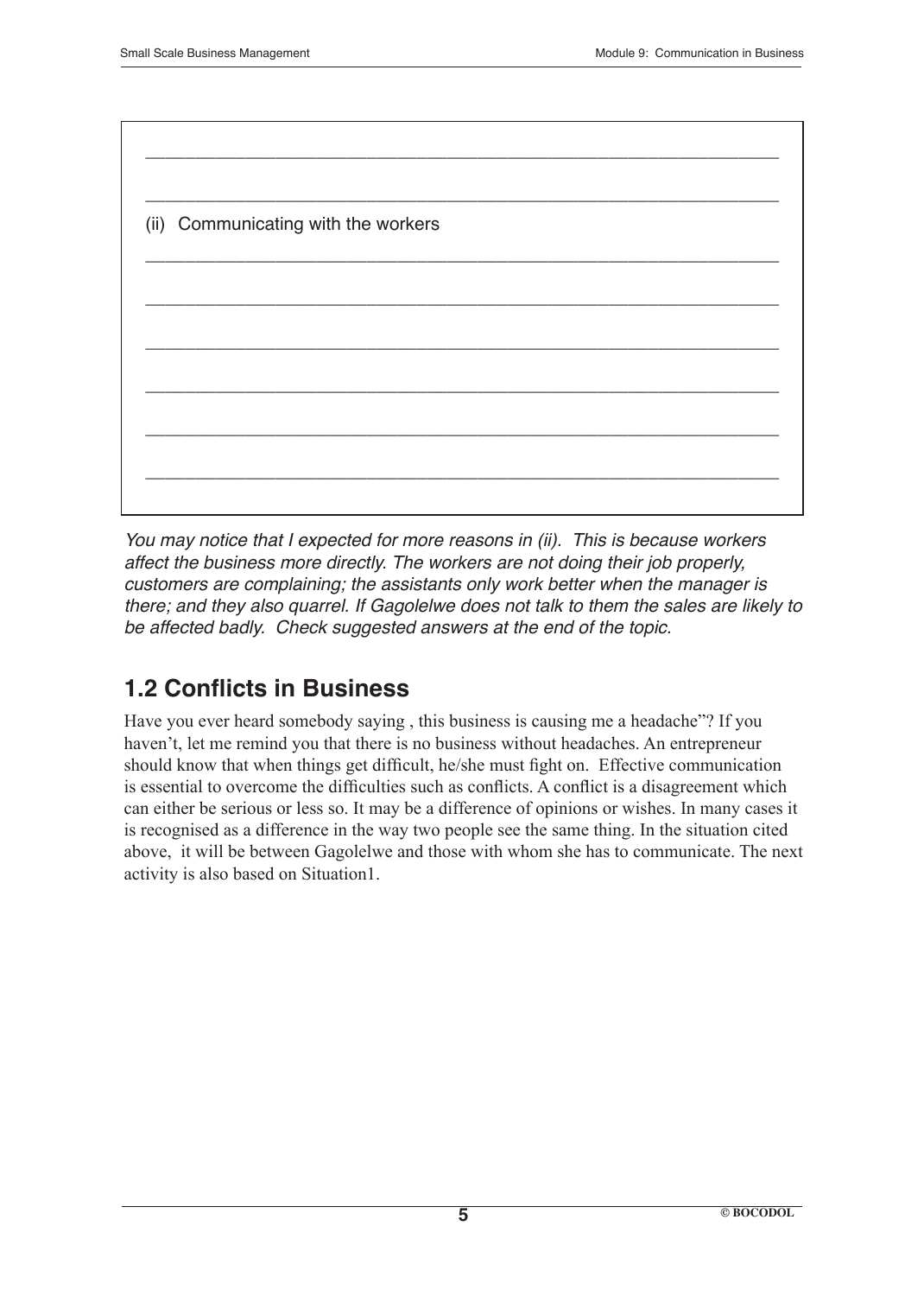#### **Activity 1 C**

| There are conflicts in Gagolelwe's business<br>1.   |                                                                       |
|-----------------------------------------------------|-----------------------------------------------------------------------|
| How many possible conflicts can you identify?<br>2. |                                                                       |
|                                                     |                                                                       |
|                                                     | These conflicts are concerned with differences of opinion between     |
|                                                     |                                                                       |
|                                                     |                                                                       |
|                                                     |                                                                       |
|                                                     |                                                                       |
| 3.                                                  | To me, the most serious conflicts are the one between                 |
|                                                     |                                                                       |
| 4.<br>that affect the management of the Kiosk       | I think this is the most serious one because of the following reasons |

When you give these responses, think of your own business. Spend time discussing with friends then turn to the feedback given on at the end of the topic.

# **1.3 Conflict Resolution**

A business which experiences too many conflicts is likely to have management problems. I am sure Gagolelwe would find it very difficult to run the business when workers are not doing their work properly. The question we may ask ourselves would be how best could Gagolelwe resolve conflicts?

Conflict resolution means, finding ways of settling any differences that may exist. Conflicts that remain unresolved prevent you from achieving the goals spelt out in your business plan. Let us look at the following situation; a worker steals goods from your shop. How do you resolve this conflict? Write your suggestion here.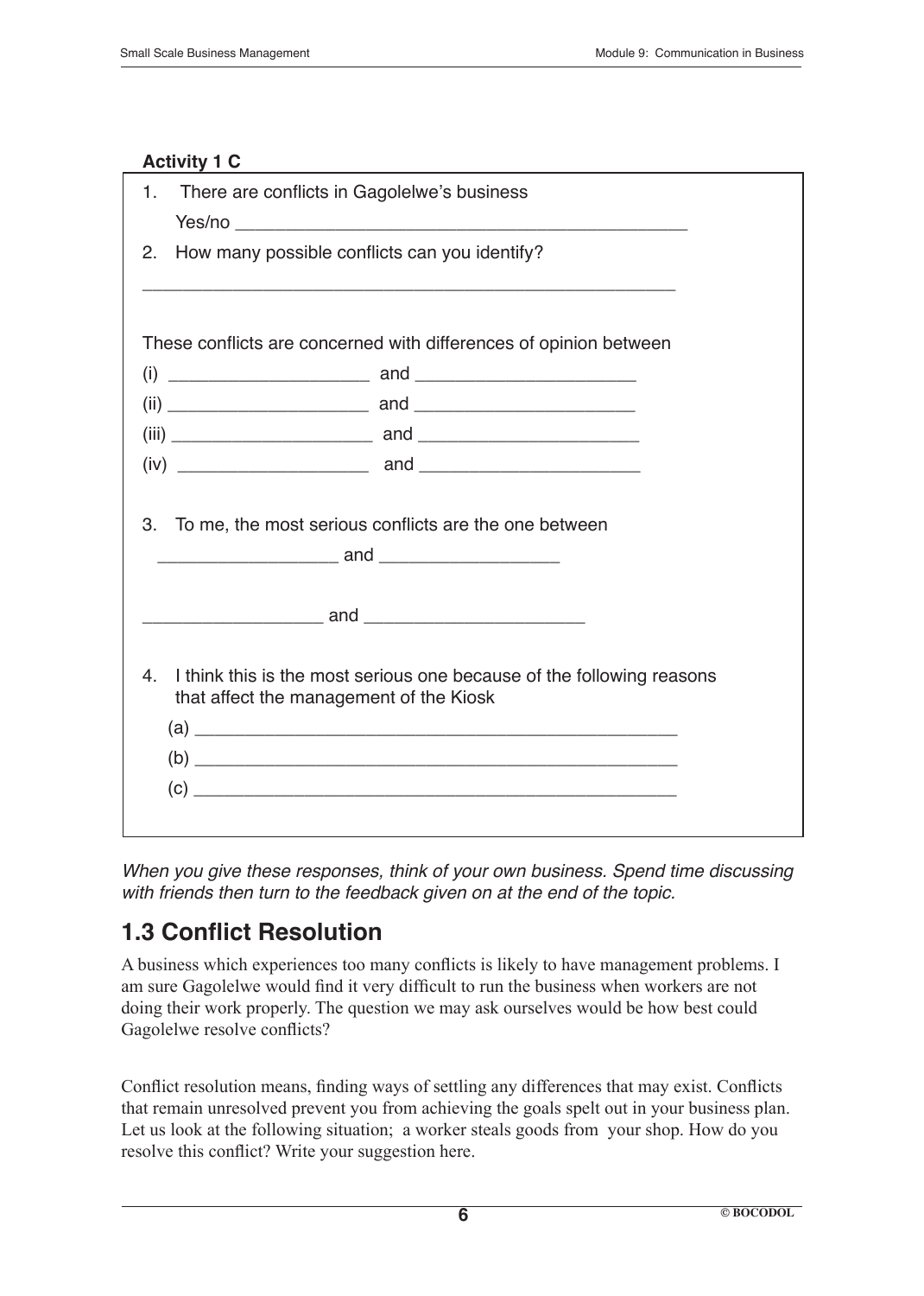Do you realise that this involves some form of communication? How well do you think you have communicated your resolution? Now, examine the following suggestions you could use to resolve the conflict in this above case.

- warn the worker not to repeat that
- inform the worker that he/she will have money deducted from the wages
- ask the worker to work the number of hours equivalent to the price of the item
- ask him/her to decide what he thinks is the most suitable form of punishment
- tell the worker you are terminating his/her services.

Here we assume that the worker has admitted that he/she is guilty. Discuss with a colleague the advantages and disadvantages of each point. Remember there are many reasons why conflicts arise in business. For example, the two people involved may understand the situation differently. Also, conflict may arise because of what we call bias. This refers to the negative attitude that one person may have towards the other.

There are different ways of resolving conflict one could use. All of them are based on communication. Before reading on, suggest any one approach you have used to resolve a conflict in your business.

(i)

Now, add the following to the one you gave.

 (ii) Do not attempt to resolve a conflict when emotions are still high. Allow time to pass before you sit down to discuss. There is the real danger of disturbing business activities if you try to resolve the problem when still angry.

(iii) In a situation where emotions remain high, and the two of you cannot face each other, it is advisable to get a third person to listen to your conflict. Since he/she may not be emotionally involve, it is likely this person will not be biased when assisting you to resolve the conflict. This person is known as a mediator.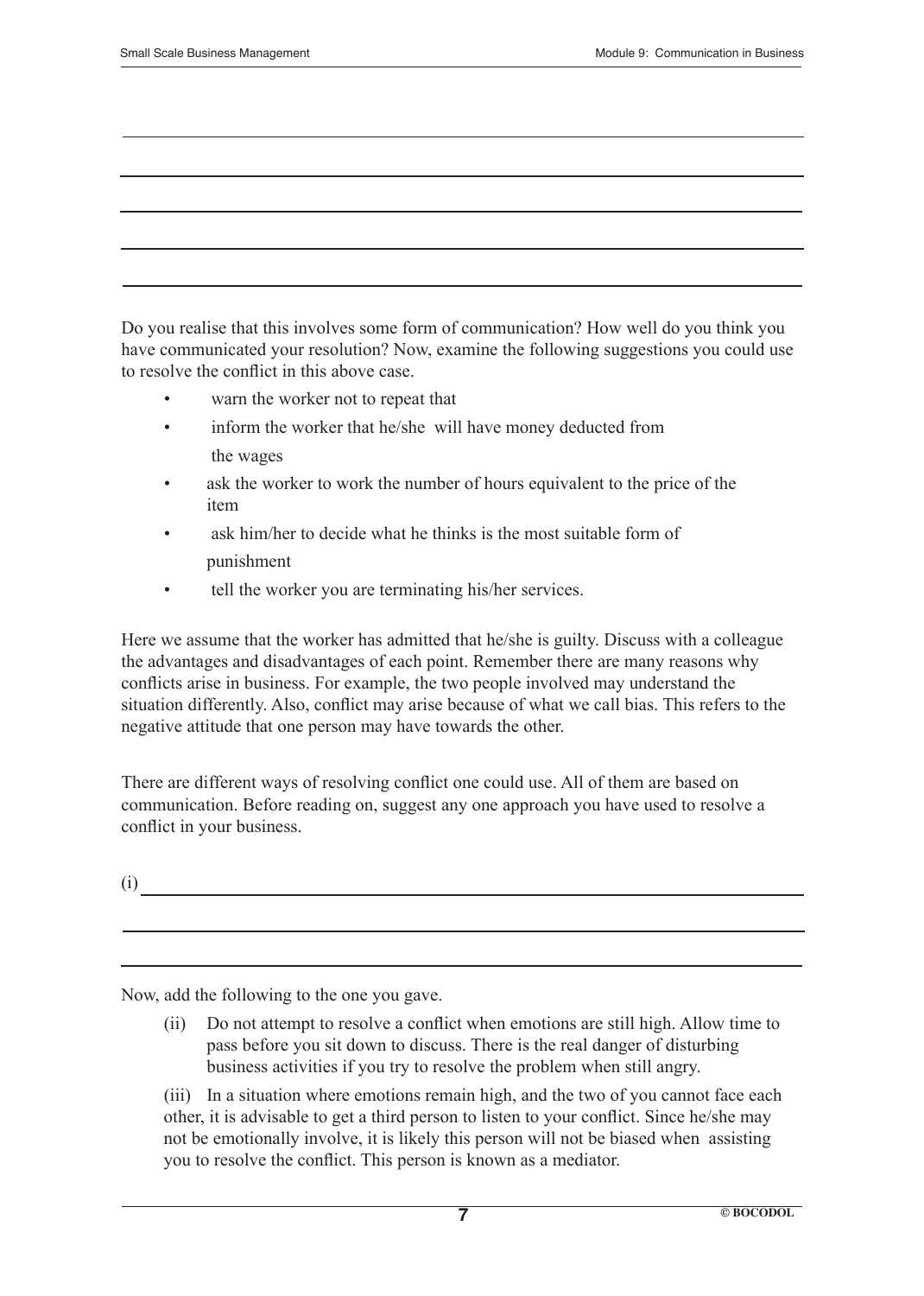(iv) When neither the two of you, nor the mediator and the two of you cannot resolve the conflict, it is advisable to take the matter up with the law.

#### **Activity 1D**

Study each conflict situation listed below. Briefly explain how you would resolve it. Suggest one reason why you would resolve it that way.

#### **Situation 2**

You run a butchery in the village. Selebano sells six goats to you. He bought the goats from Seapei, but had only paid half the agreed amount. Before you slaughter them, Seapei comes and drives away the goats from you. You had already paid Selebano the full amount he had charged you. List, in point form, how you would resolve this conflict.

#### **Situation 3**

You run a liquor outlet, and there are two similar small businesses in the neighbourhood. Recently, your business is getting more customers, and the sales for other businesses are going down. The owners have concluded that business is going down for them because you are saying negative things about them. They no longer want to talk to you, and go about persuading customers not to buy from your shop. However, the reason for getting more customers is that beer is cheaper because you have identified a cheap supplier. How would you resolve this conflict?

Compare your answers with those at the end of the topicc. The steps taken by a business manager to prevent conflicts are referred to as conflict prevention.

In Gagolelwe's case where two assistants quarrel with each other about one of them doing easier work than the other, he should; in case where other. He should;

speak to the two assistants and explain his expectations from each of them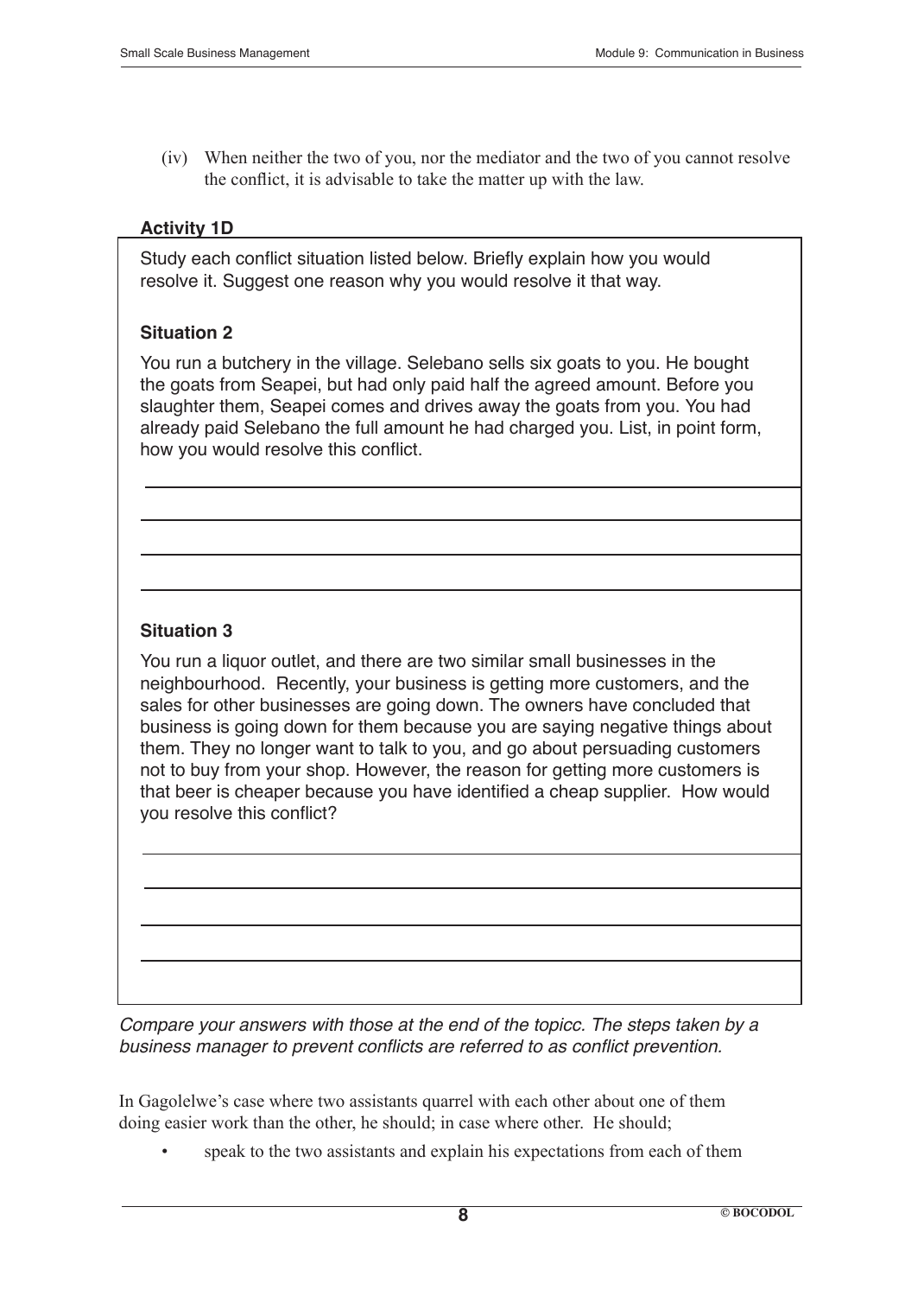- show how the differences in responsibility are reflected in the wages
- get the assistants to confirm that they have understood you, and invite any questions from them.

#### **Activity 1E**

#### **Situation 4**

A spouse who has been running a small business is now coming home two hours later than usual .The partner is unhappy about this new development. What should the spouse have said to prevent this conflict?

#### **Situation 5**

The small business you run brings in a lot of cash, but the greater percentage goes into restocking, wages, and transport costs. Your net profit is very little. However, your salesperson thinks she is underpaid, arguing that although she brings quantities of money in the business she gets 'peanuts'. You pay her the minimum wage expected by the law. She believes you are stingy, and she no longer works hard. Is there any communication you could have communicated to prevent this conflict? Make three suggestions.

These situations, or case studies, as they are sometimes called, are drawn from real life experiences by businessmen and women like you. In every case, communication is important. It is how carefully you communicate that you will be able to develop better understanding in conflict situations. Compare your answers with those at the end of the topic.

### **1.4 Oral Communication as a Form of Advertising**

Advertising the business refers to the steps you take so that customers get to know who you are, where you are operating from, what you sell, and why you think they should buy from you. Did you know that talking to customers is one way of advertising? Are there any other ways you use to advertise your business? List them before reading on.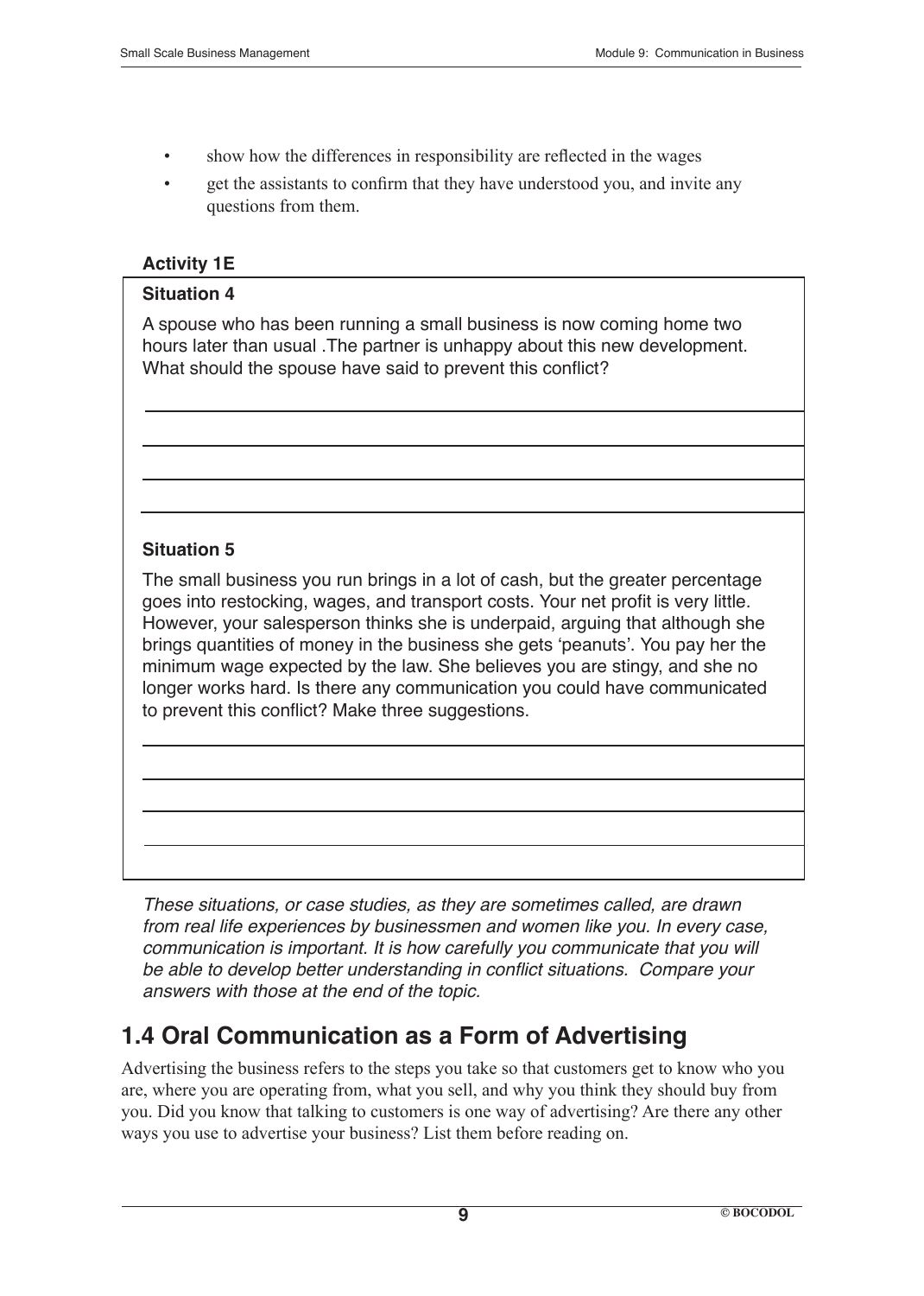

You probably listed posters as one of the means of advertising. Here we spend some time on oral communication. This simply means talking to people in a way that is likely to attracting customers thereby improving your sales. Ask yourself these questions before reading on: How do I talk to people about my business? Do I make them understand what I am doing? If your answers to these questions show that you are not talking well enough, then what follows will be very useful to you. In the next activity, you are given a number of suggestions. Study each one closely, then give your own views about it in the space provided.

### **Activity 1F**

1. Use persuasive words to influence customers to like your products or service. This makes buyers change their attitudes, beliefs, or opinions. Suggest one example of words you use in your business to influence customers.

2. Appeal to the customers' instincts so that they want to buy a particular product or service. Give one example of a statement you have used to appeal to the customer.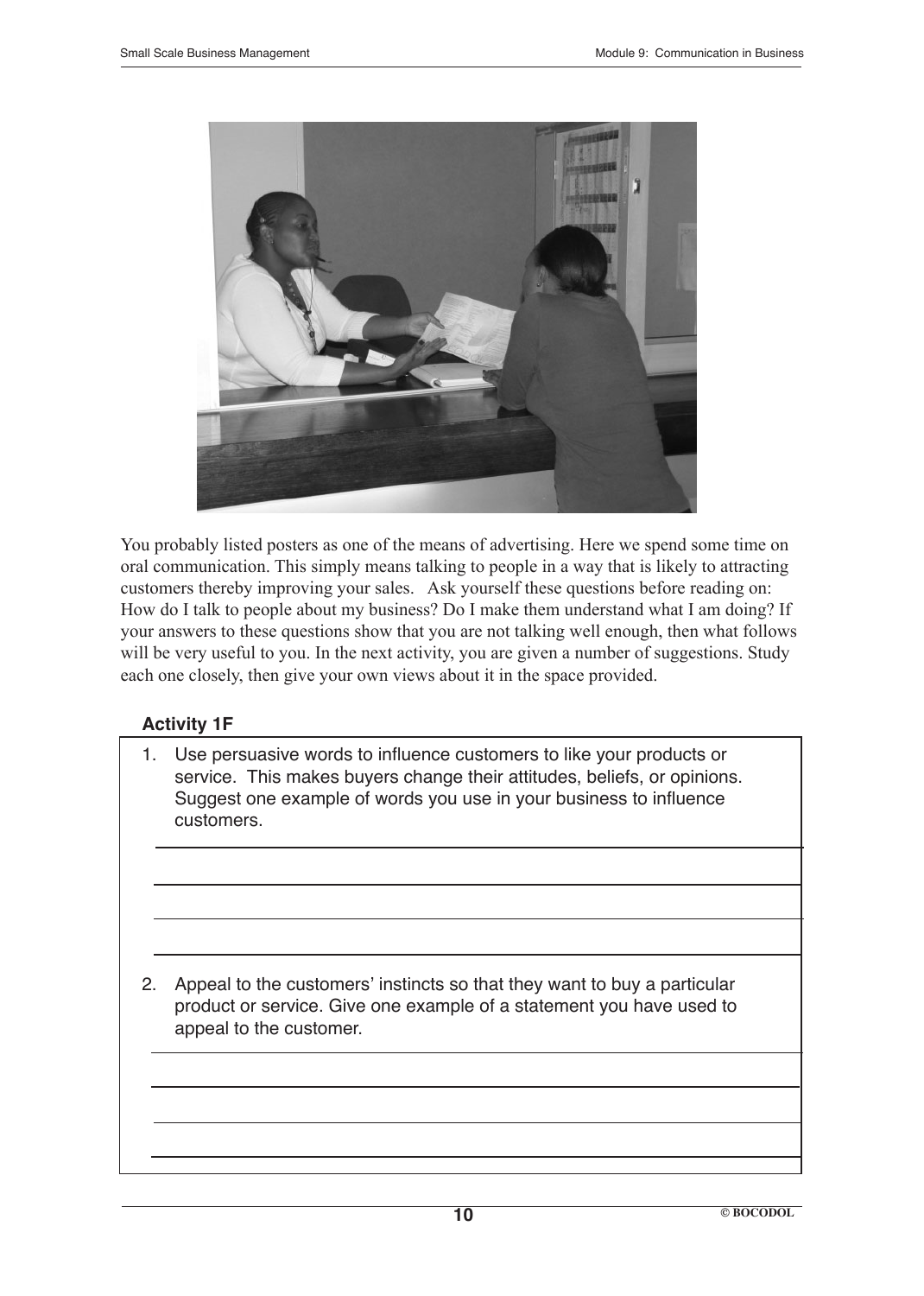| 3. | Speak out welcoming words to customers who will be approaching, or<br>those who may be passing by. Why do you think this is useful<br>communication in business?                                                                                                                                                               |
|----|--------------------------------------------------------------------------------------------------------------------------------------------------------------------------------------------------------------------------------------------------------------------------------------------------------------------------------|
|    |                                                                                                                                                                                                                                                                                                                                |
|    |                                                                                                                                                                                                                                                                                                                                |
|    |                                                                                                                                                                                                                                                                                                                                |
| 4. | Learn a few expressions used in different languages to welcome or relax<br>customers who can speak neither Setswana nor English. With the help of<br>this idea, name two languages spoken by foreign customers in your<br>community. For each language, give one expression, then give its meaning<br>in English and Setswana. |
| A. | Language<br><u> 1989 - Johann John Harrison, mars eta bat eta bat eta bat eta bat ez arte eta bat ez arte eta bat ez arte e</u><br>Expression<br><u> 1989 - Johann John Stoff, deutscher Stoffen und der Stoffen und der Stoffen und der Stoffen und der Stoffen</u>                                                           |
| В. | Language experience and the contract of the contract of the contract of the contract of the contract of the contract of the contract of the contract of the contract of the contract of the contract of the contract of the co                                                                                                 |

### **1.5 What we Have Learnt**

In this topic we focused on oral communication as an important means of communication in managing the small business. The main reasons for communicating are to obtain information and to give information. In doing that we looked at the following:

- the importance of communication in business
- situations commonly found in the small business
- how our personal experiences can be linked to these situations
- Conflicts in the small business and how they can affect sales.
- • Ways of preventing and resolving conflicts.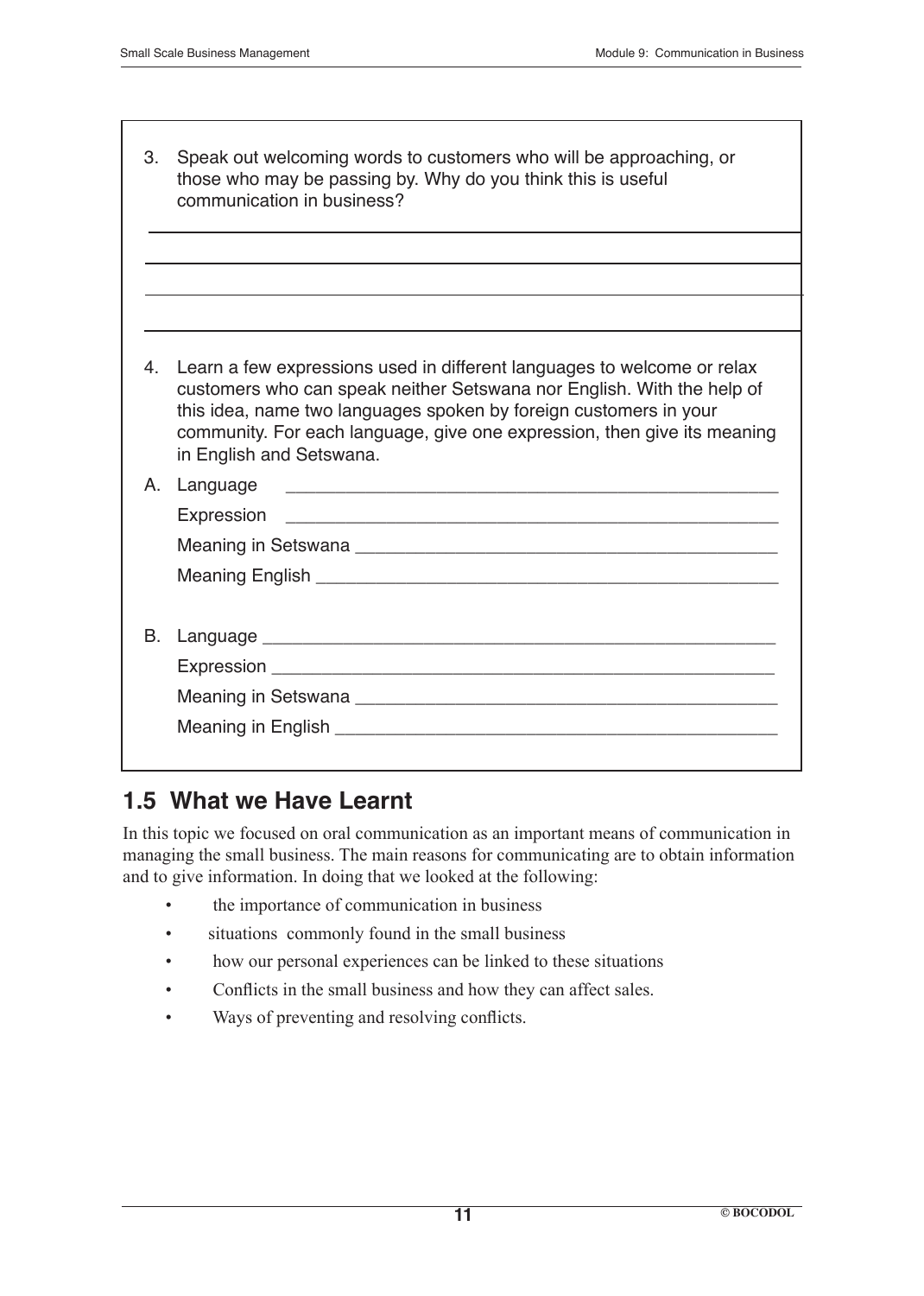### **1.6 Glossary**

| Advertise:           | When you advertise something you describe it publicly in order to<br>persuade people to buy. For example, you advertise a product or a<br>service. |
|----------------------|----------------------------------------------------------------------------------------------------------------------------------------------------|
| Assistant:           | This is the person you hire in order to help you in business e.g. a sales<br>assistant.                                                            |
| Communication:       | This is the activity of exchanging information about the<br>business through language.                                                             |
| Conflict:            | This refers to a difference of opinion or disagreement over a business<br>matter.                                                                  |
| Conflict prevention: | This refers to the steps you take to prevent any disagreement<br>before it happens.                                                                |
| Conflict resolution: | This refers to the situation when people who disagree over<br>something come to some understanding through<br>communication.                       |

# **1.7 Self-assessment Exercise**

#### **Answer True or False**

- 1. Communication done in the past influences management of business today.
- 2. Oral communication is the only means of communication in business
- 3. Conflict prevention means taking steps to avoid problems.
- 4. It is not necessary to communicate with family members in business.
- 5. Conflict refers to a misunderstanding between two parties
- 6. It is always necessary to have a mediator when resolving conflicts.
- 7. Talking is important in resolving conflicts.
- 8. You must always win the argument in a conflict.
- 9. When you talk about a business, that is a way of advertising it.
- 10. The suspicious customer is the one who is always in a hurry.

# **1.8 Suggested Answers to Activities**

### **Activity 1A**

- (i) The children: about ways they can help.
- (ii) The husband : seeking advice on business matters.
- (iii) Customers: about the type of service required.
- (iv) The suppliers : to order goods
- (v) First assistant: about job expectations.
- (vi) Non-governmental organisations: about funding.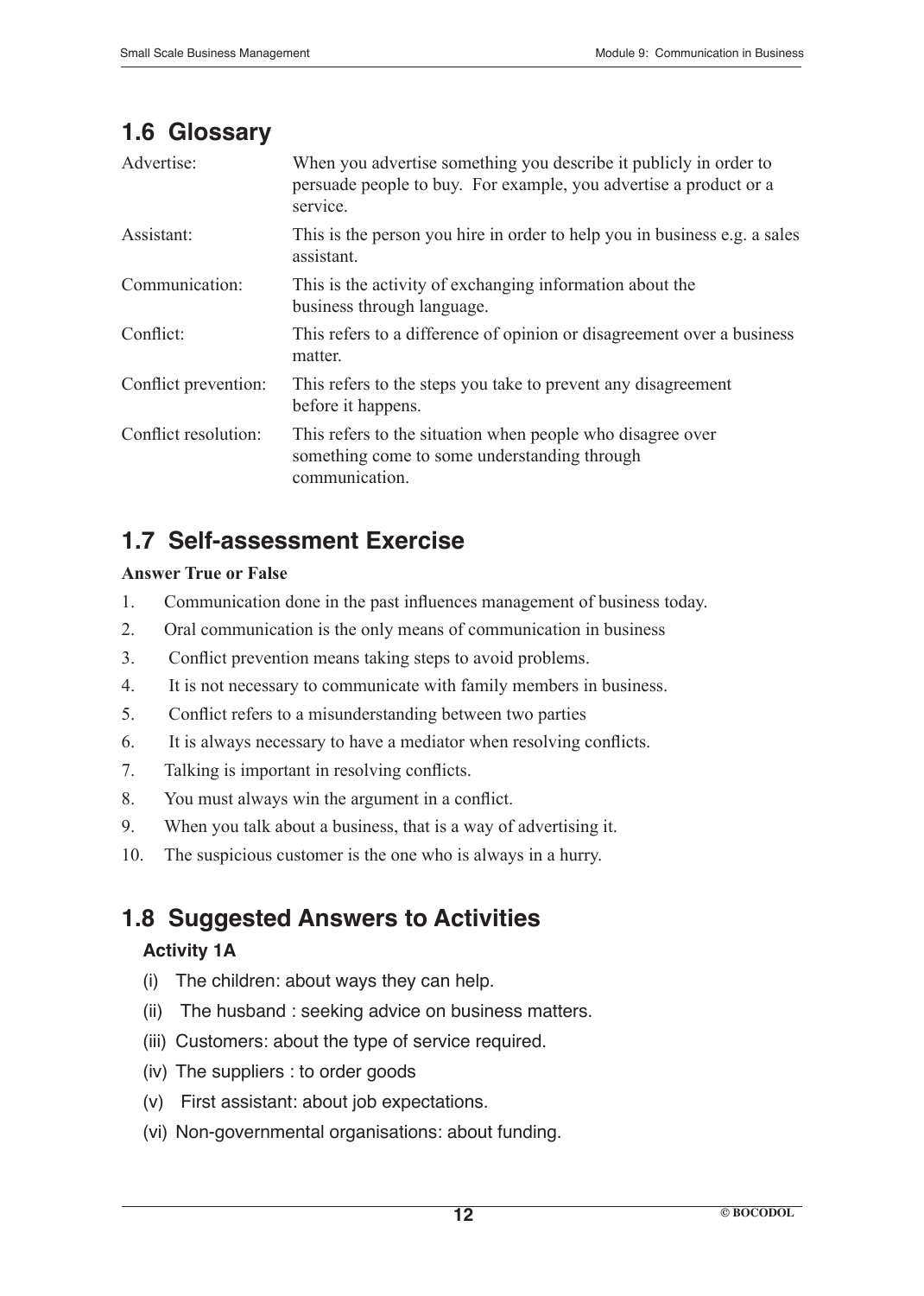#### **Activity 1B**

- (i) To inform him about progress in the business. To seek advice.
- (ii) To give job description.
	- To train them.

 To resolve conflicts that may arise.

 To inform them about customer needs.

### **Activity 1C**

1. yes

- 2. Four possible conflicts
	- (i) Gagolelwe and the husband
	- (ii) First assistant and second assistant
	- (iii) Gagolelwe and first assistant
	- (iv) Customers and Gagolelwe
- 3. Gagolelwe and first assistant
- 4. (a) Stealing goods affects profit
	- (b) If customers are unhappy, they go to other businesses
	- (c) Failure to work with supervision lowers sales

### **Activity 1 D**

### Situation 2

If Selebano fails to give back your money, it is advisable to report the matter to the police. They are likely to handle it better than the two of you would.

### Situation 3

It might be better to approach a mediator to approach the business persons on your behalf.

### **Activity 1 E**

Situation 4

- Inform the spouse of changes in advance.
- Assure the spouse that the changes are for the better.

Situation 5

- Show him how to calculate income and expenditure.
- • Involve him in stocking and stock-taking.
- • Teach him the difference between gross and net profit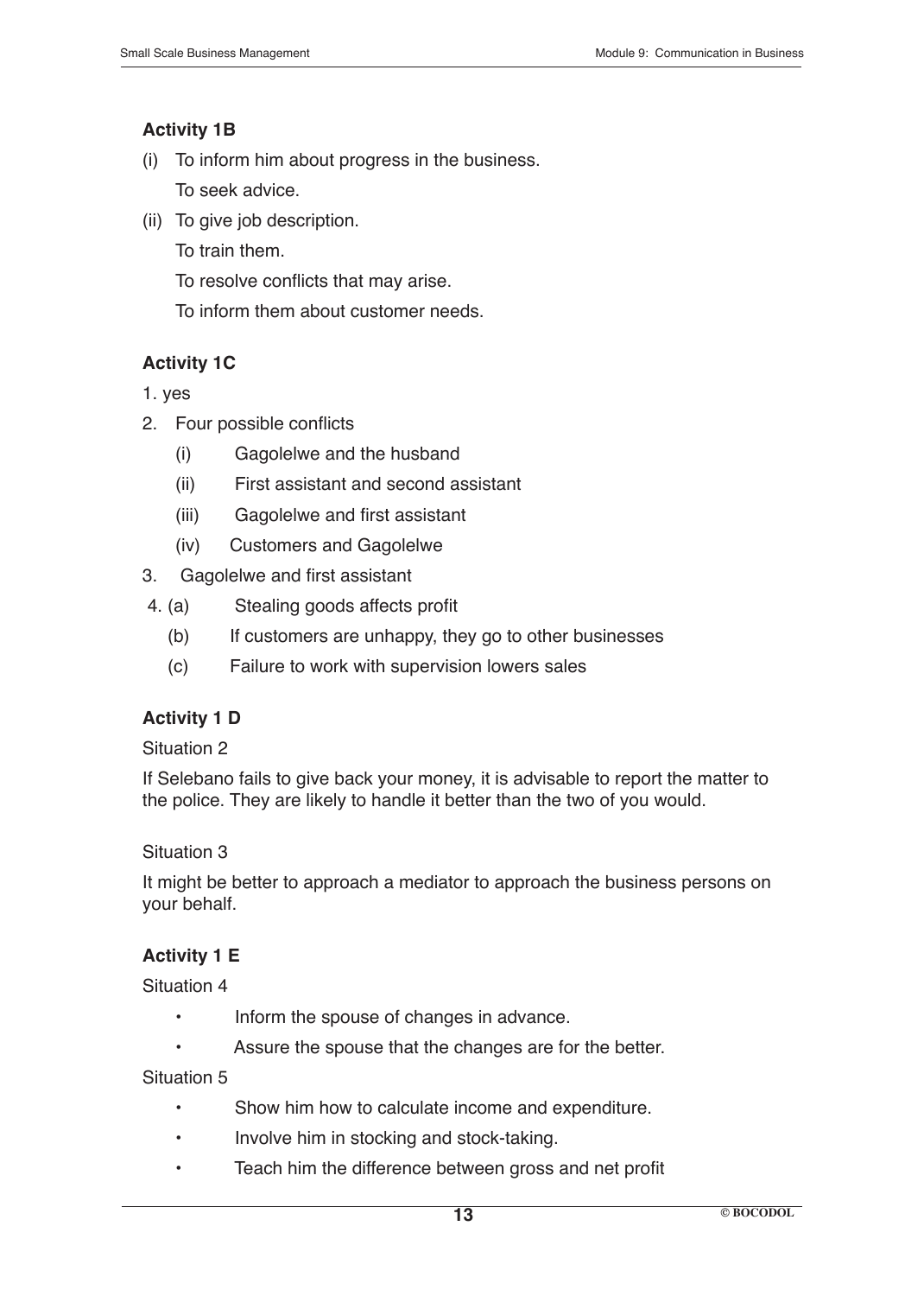#### **Activity 1 F**

- 1. Welcome, madam. Come and see the best dinner sets in town.
- 2. This bag is for executives like you. It costs only P50.
- 3. You make them relax and feel like buying.
- 4. A. Language: Indian

|    | Expression:          | Namaste           |
|----|----------------------|-------------------|
|    | Meaning in Setswana: | Dumela Rra/Mma    |
|    | Meaning English:     | Morning Sir/Madam |
| В. | Language:            | Kenyan            |
|    | Expression:          | Karibu            |
|    | Meaning in Setswana: | O amogelesegile   |
|    | Meaning in English:  | You are welcome   |

### **1.9 Answer to the Self-assessment Exercise**

| 1. True | 2. False  |
|---------|-----------|
| 3. True | 4. False  |
| 5. True | 6. False  |
| 7. True | 8. False  |
| 9. True | 10. False |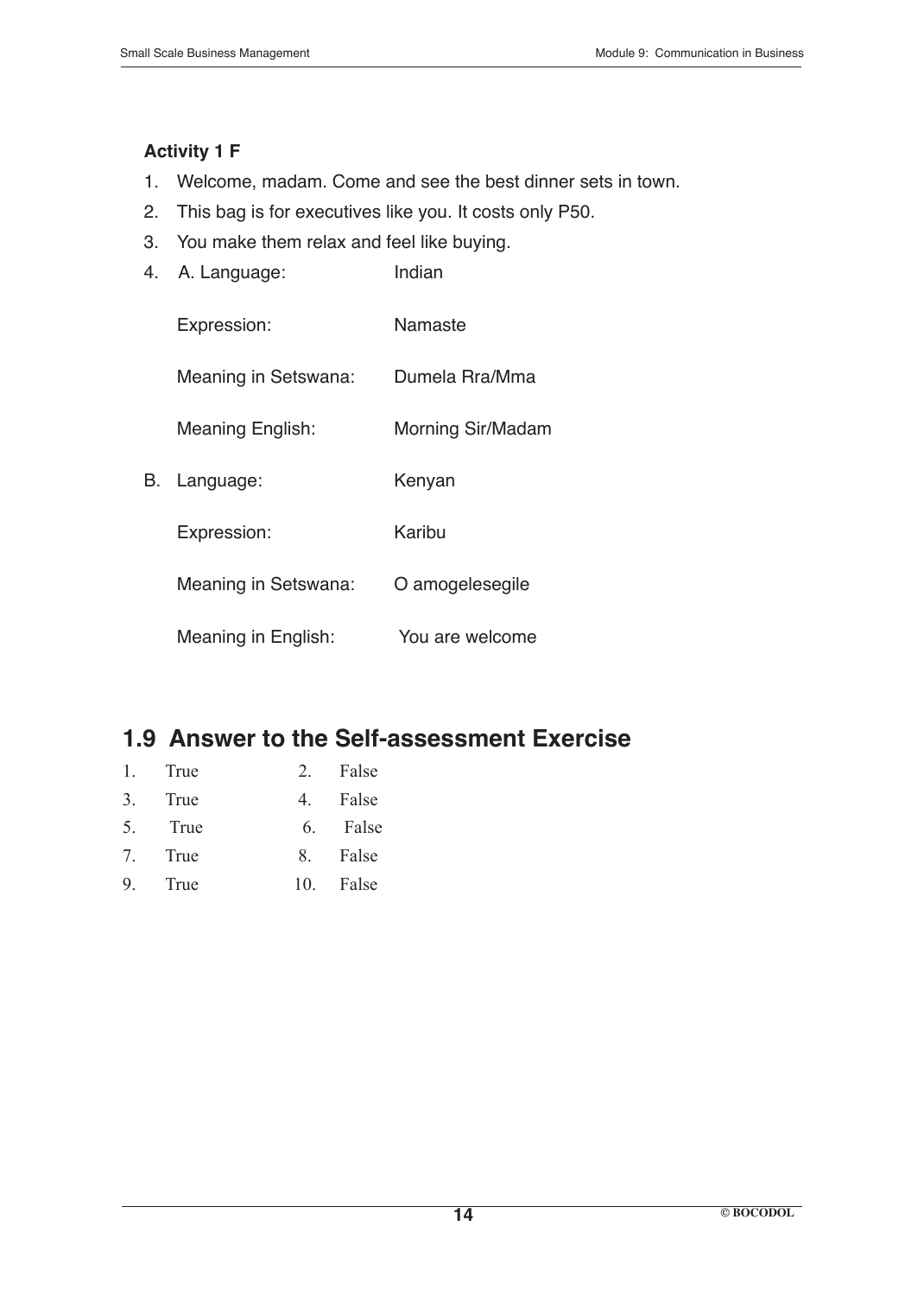# **Topic 2 Other Ways of Communication**

### **Introduction**

Oral communication, which we discussed in topic 1, is not the only means of communication in business. In this topic, we examine some of those means at your disposal. In addition, we try to answer questions which many businessmen and women ask. For example, why does communication fail in certain situations, whatcommunication demands does a business make on the manager as it grows; can a person run a business successfully by communicating from a distance? As you answer these questions, follow the activities closely. This will help you develop the much needed communication skills in running the business.

# **Learning Objectives**

After working through this topic, you should be able to:

- explain the importance of different ways of communication in running a business
- identify situations where communication could fail
- give reasons why communication sometimes fails
- suggest how you can adjust to communication needs of the business as it grows. Explain the different types of communications
- raise and support your points to show the advantages and disadvantages of running the business from afar.

# **Contents List**

| 2.1  | The other ways of Communication              | 16 |
|------|----------------------------------------------|----|
| 2.2  | Communicating by telephone                   | 17 |
| 2.3  | Communicating business letter                | 18 |
| 2.4  | What makes communication fail?               | 22 |
| 2.5  | Communication in the growing business        | 23 |
| 2.6  | Types of communication                       | 25 |
| 2.7  | Communicating with business from a distance  | 26 |
| 2.8  | What we have learnt                          | 28 |
| 2.9  | Glossary                                     | 28 |
|      | 2.10 Self-assessment exercise                | 28 |
| 2.11 | Suggested answers to activities              | 29 |
|      | 2.12 Answers to the self-assessment exercise | 32 |
|      |                                              |    |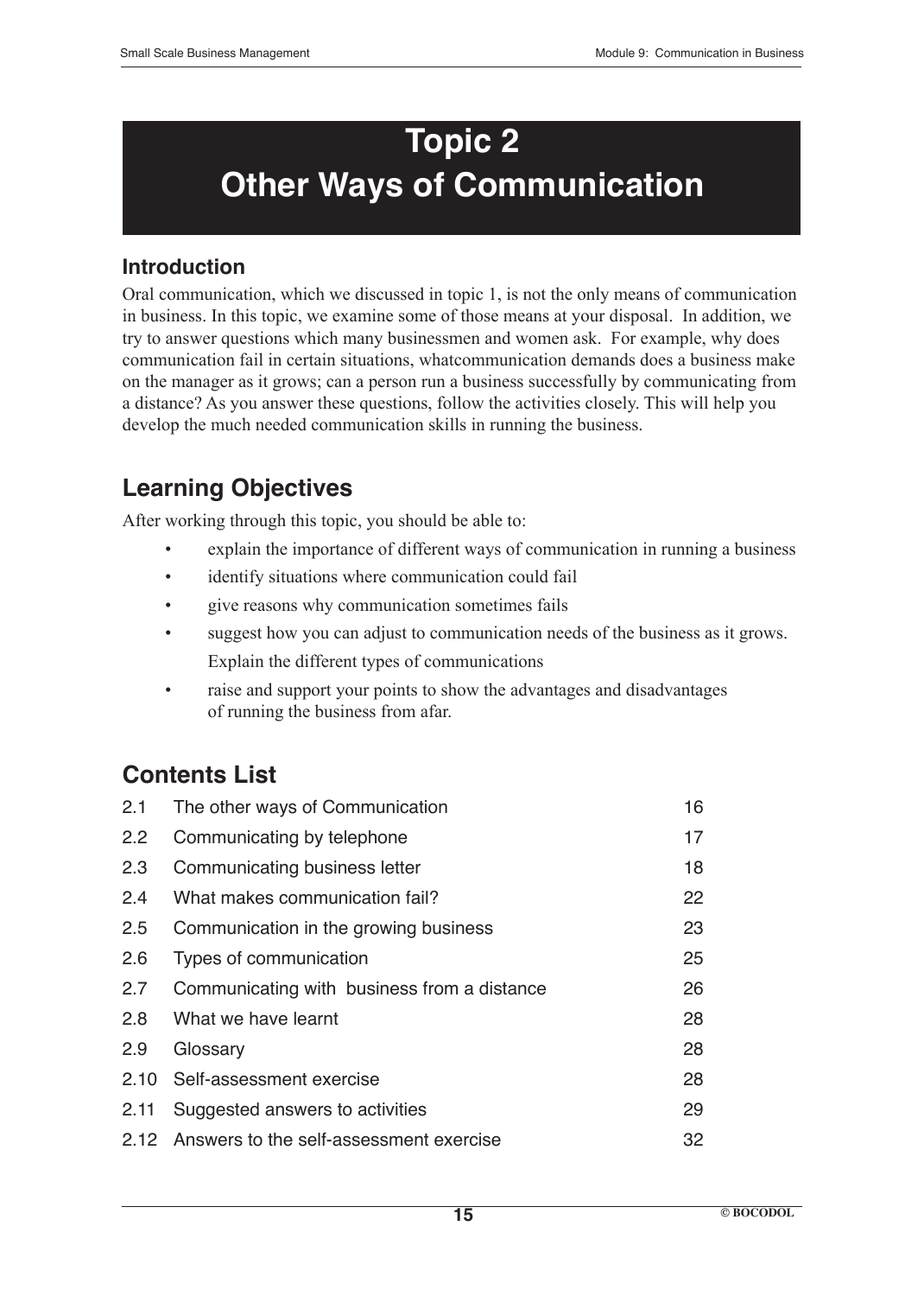# **2.1 The Other Ways of Communication**

Today, there are many changes taking place regarding means of communication in the business world. How much of that do you know? To reflect on that, look at the picture below and then turn to the Activity 2A.



#### **Activity 2A**

1. Besides talking to people, do you use any other means of communication in running your business? Yes/No

\_\_\_\_\_\_\_\_\_\_\_\_\_\_\_\_\_\_\_\_\_\_\_\_\_\_\_\_\_\_\_\_\_\_\_\_\_\_\_\_\_\_\_\_\_\_\_\_\_\_\_\_\_\_\_\_\_\_\_\_\_\_\_

\_\_\_\_\_\_\_\_\_\_\_\_\_\_\_\_\_\_\_\_\_\_\_\_\_\_\_\_\_\_\_\_\_\_\_\_\_\_\_\_\_\_\_\_\_\_\_\_\_\_\_\_\_\_\_\_\_\_\_\_\_\_\_

\_\_\_\_\_\_\_\_\_\_\_\_\_\_\_\_\_\_\_\_\_\_\_\_\_\_\_\_\_\_\_\_\_\_\_\_\_\_\_\_\_\_\_\_\_\_\_\_\_\_\_\_\_\_\_\_\_\_\_\_\_\_\_

\_\_\_\_\_\_\_\_\_\_\_\_\_\_\_\_\_\_\_\_\_\_\_\_\_\_\_\_\_\_\_\_\_\_\_\_\_\_\_\_\_\_\_\_\_\_\_\_\_\_\_\_\_\_\_\_\_\_\_\_\_\_\_

\_\_\_\_\_\_\_\_\_\_\_\_\_\_\_\_\_\_\_\_\_\_\_\_\_\_\_\_\_\_\_\_\_\_\_\_\_\_\_\_\_\_\_\_\_\_\_\_\_\_\_\_\_\_\_\_\_\_\_\_\_\_\_

2. List some of the four means you use.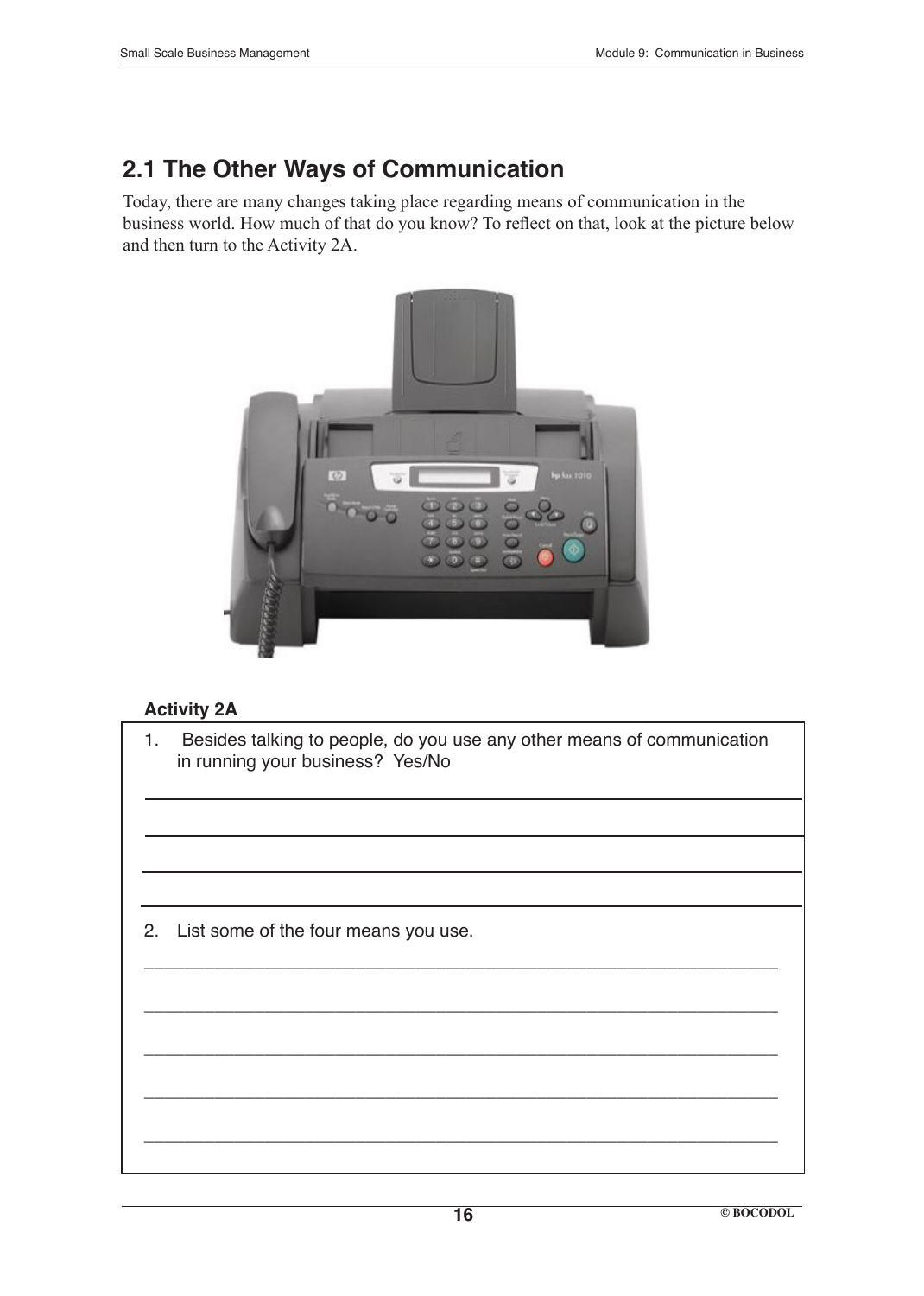3. Out of these four, which one do you use most?

Well, I suppose you have now looked at your situation more closely. Some small businesses use the telephone or the cellular phone (cellphone) very frequently. Some businesspersons use business letters more than they use telephone. On the other hand, others use the more modern means of communication such as the Fax or even the E-mail. We shall examine the telephone / cellphone and the business letter more closely. These will be familiar to every businessman or woman. Specific feedback to the questions is also suggested at the end of the topic.

# **2.2 Communicating by Telephone**

Telephoning is one of the best means of communication as long as it is used correctly. For example, if you want to order new stock, it takes a shorter time. However, it can also be quite expensive. This is especially true when you use the cellphone. In your business, when would you telephone somebody? Suggest any three reasons.

| (i) | <u> 1980 - Antonio Alemania, prima postala prima prima prima prima prima prima prima prima prima prima prima pri</u> |  |  |  |
|-----|----------------------------------------------------------------------------------------------------------------------|--|--|--|
|     | (ii)                                                                                                                 |  |  |  |
|     |                                                                                                                      |  |  |  |
|     | (ii)                                                                                                                 |  |  |  |

In what ways has that helped in business management? Give any two points.

Entrepreneurs who use this means of communication say that telephone cuts down on transport costs. You do not have to travel long distances and spend time away from the business. However, business managers have also noted that this has disadvantages. Give this further thought by working on the next activity. Make use of your personal experience as you respond.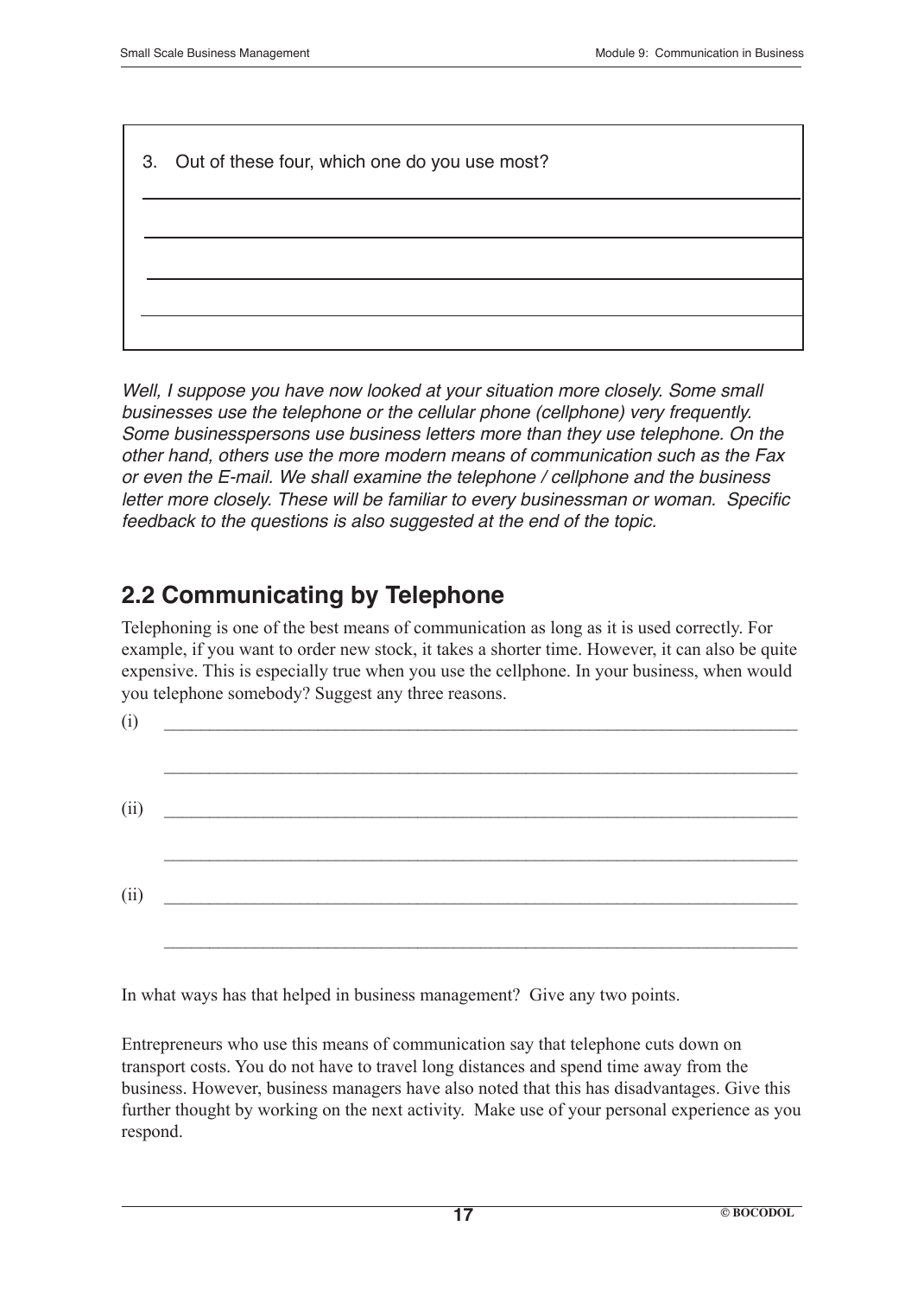#### **Activity 2B**

| 1. | Suggest a situation when you thought it would have been better to write a<br>letter than telephone.                           |
|----|-------------------------------------------------------------------------------------------------------------------------------|
|    |                                                                                                                               |
|    |                                                                                                                               |
| 2. | List any four disadvantages of telephoning. You may want to give two for<br>the landline telephone and two for the cellphone. |
|    |                                                                                                                               |
|    |                                                                                                                               |
|    |                                                                                                                               |

Check at the end of the topic for responses given on this activity.

Now, let us suppose an employee is in charge of receiving telephone messages, how do you ensure that this is done properly? There are certain procedures and certain behaviour expected from a telephone attendant. Firstly, the person should be polite at all times. Secondly, messages should be recorded accurately. It is best to write messages down on a memo pad. Many things could go wrong if messages are incorrectly recorded. Thirdly, any outstanding calls should be returned within a reasonable space of time. Clients take their business to those businesses that respond to their requirements soon.

# **2.3 Communicating by Business Letter**

The business letter remains a very effective and popular means of communication. To appreciate this, it is necessary to think of the different reasons why that is so. To help you understand more about the business letter attempt activity 2C.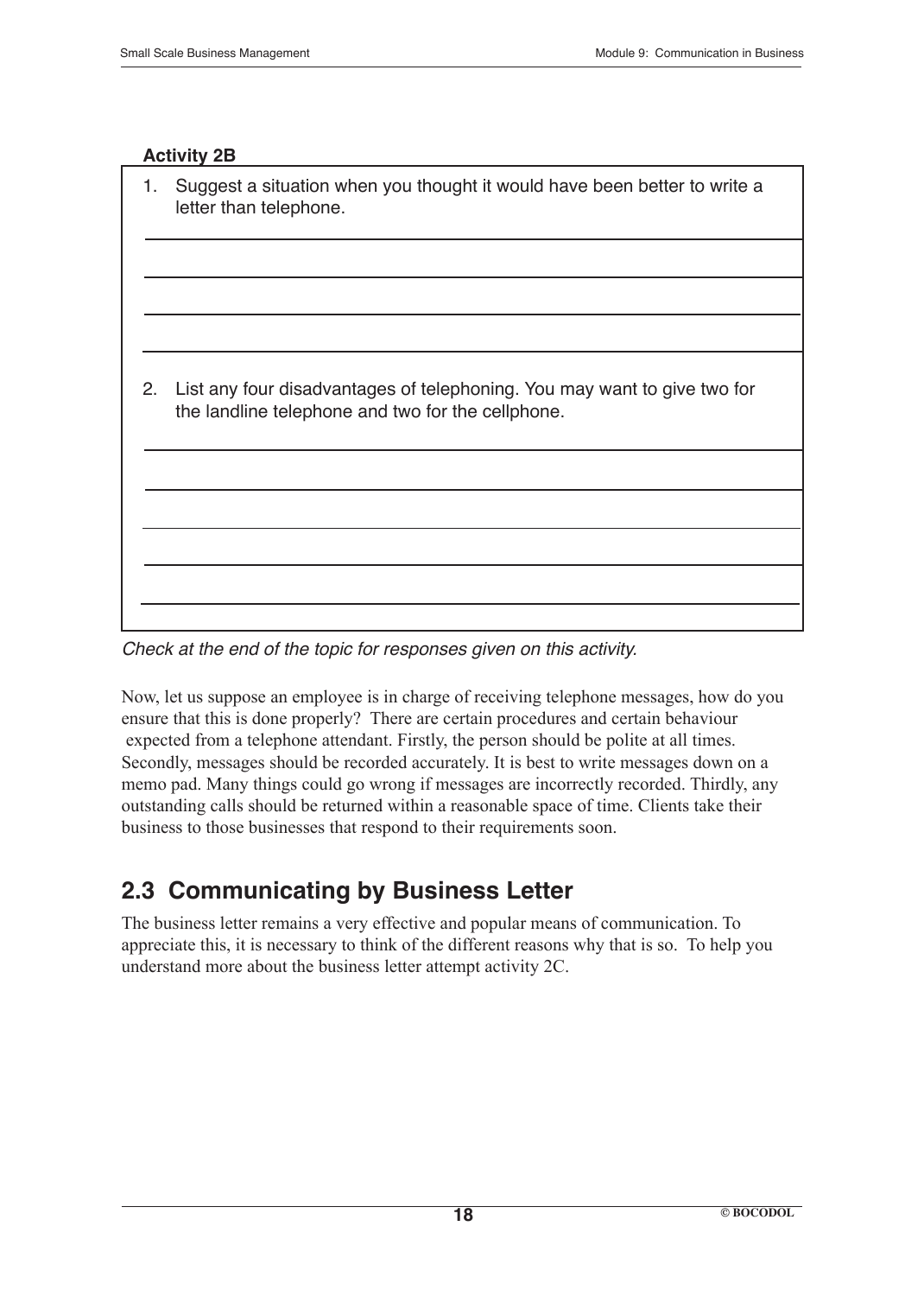### **Activity 2C**

| 1. | Suggest three reasons why the business letter still remains popular. The<br>first one has been given for you.                                                      |
|----|--------------------------------------------------------------------------------------------------------------------------------------------------------------------|
|    | It is a cheap means of communication.<br>(a)<br>$\left( b\right)$ $\qquad$                                                                                         |
|    |                                                                                                                                                                    |
|    |                                                                                                                                                                    |
|    |                                                                                                                                                                    |
|    | $(d)$ and $\overline{\phantom{a} \phantom{a}}$                                                                                                                     |
|    |                                                                                                                                                                    |
| 2. | Suggest three situations when you could use the letter in running a<br>business. The first one has been done for you.<br>(a) to inform people about your business. |
|    |                                                                                                                                                                    |
|    |                                                                                                                                                                    |
|    | $\begin{array}{c}\n\text{(b)}\end{array}$                                                                                                                          |
|    |                                                                                                                                                                    |
|    |                                                                                                                                                                    |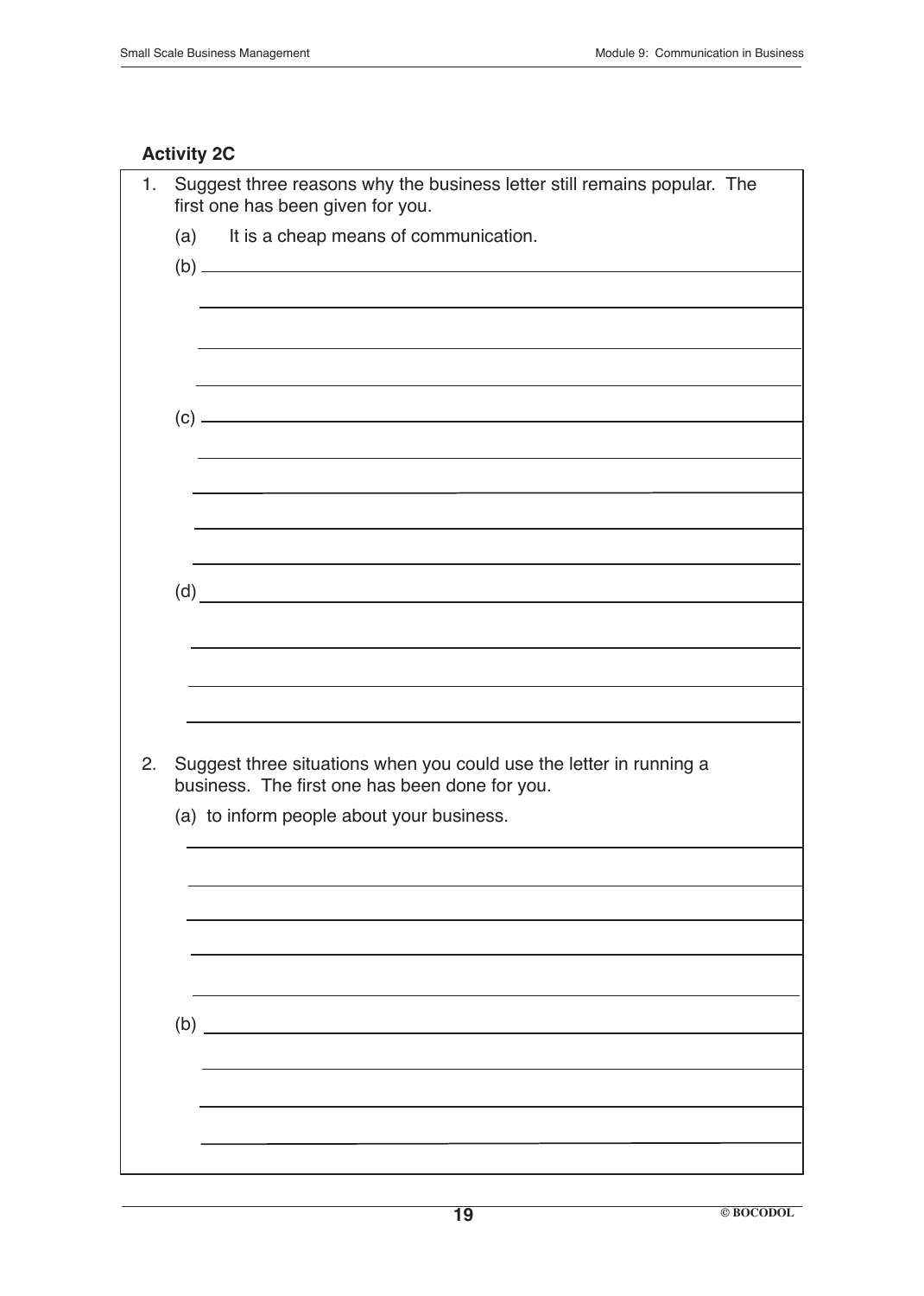

Compare your answers with those suggested at the end of the topic

A business letter has certain features, and I am sure you are familiar with them. Let me repeat them here so that we can focus our discussion properly.

- name and address of the business
- the date on which you wrote the letter
- the receiver's name and address
- greetings
- the subject
- the body of the letter
- closing the letter
- signature
- your name in capitals
- your position in the business.

Now, read the following letter. Mrs Magang ordered some cold drinks, but when she was unpacking she discovered that two cans of Appletiser were missing. Here is the letter.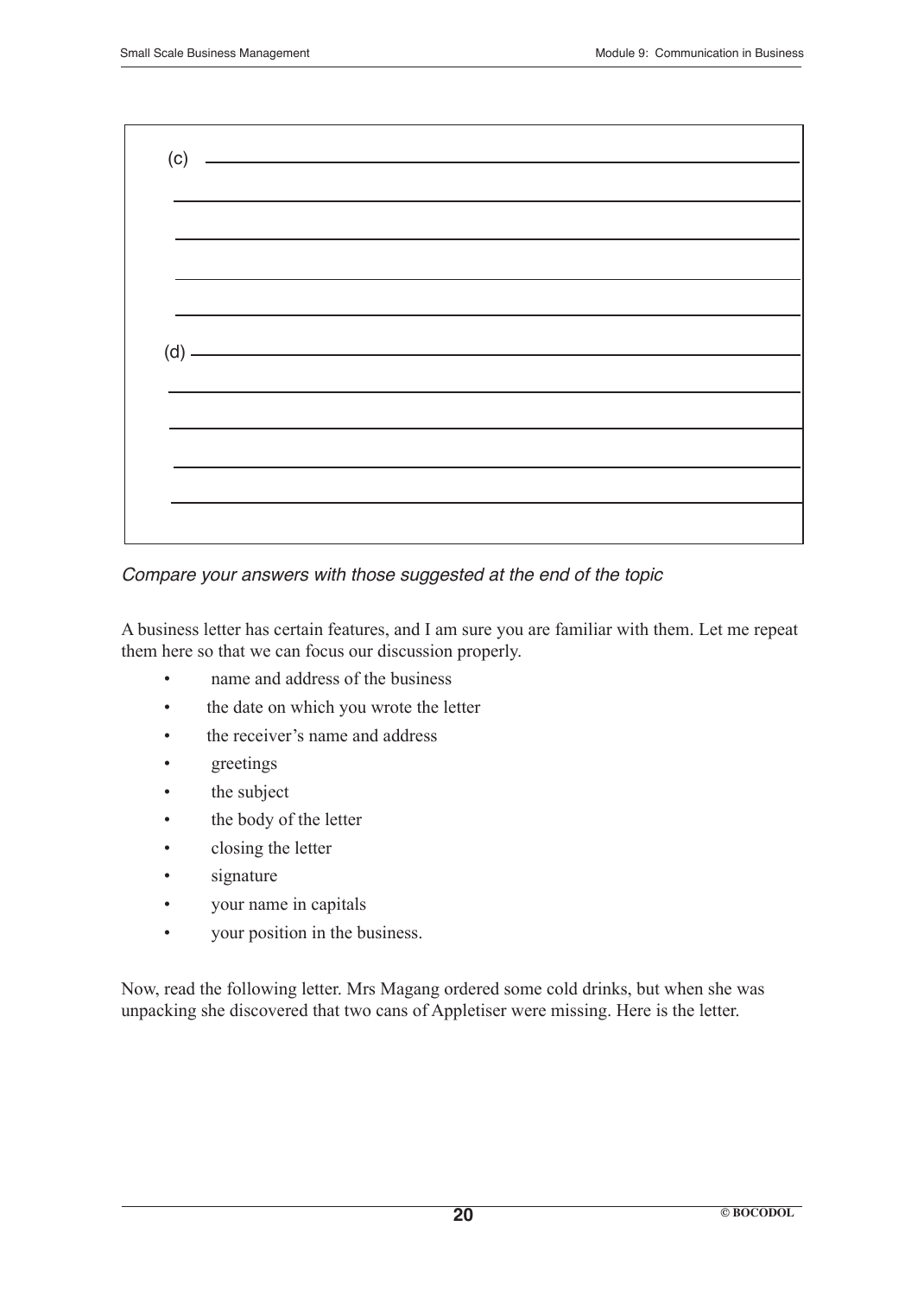Tsena Reje Kiosk P/Bag 0084 **Otse** 

31 January 2002

The Despatch Manager Lobatse Wholesalers P.O.Box 125 Lobatse

Dear Sir,

#### **Missing Appletiser Cans**

I refer to the above matter. On 28 January I ordered 10 cases of soft drinks (Invoice number 002441).

When I was unpacking, I found that in one case two cans of Appletiser were missing.

I trust you will be able to replace them soon.

Yours sincerely

MARIA MAGANG (MS)

(Manager)

After reading the letter, do you think there are any differences between it and the friendly letter?

#### **Activity 2D**

Write a business letter offering somebody a job as a Sales Assistant. That person is one of several who had applied in response to your advertisement in one of the local newspapers.

Do you think after this experience you are now in a position to use these two types of communication more effectively? However, it is surprising that even when we have a good knowledge on how to use these means, there are times when communication fails. Refer to the suggested answer at the end of the topic.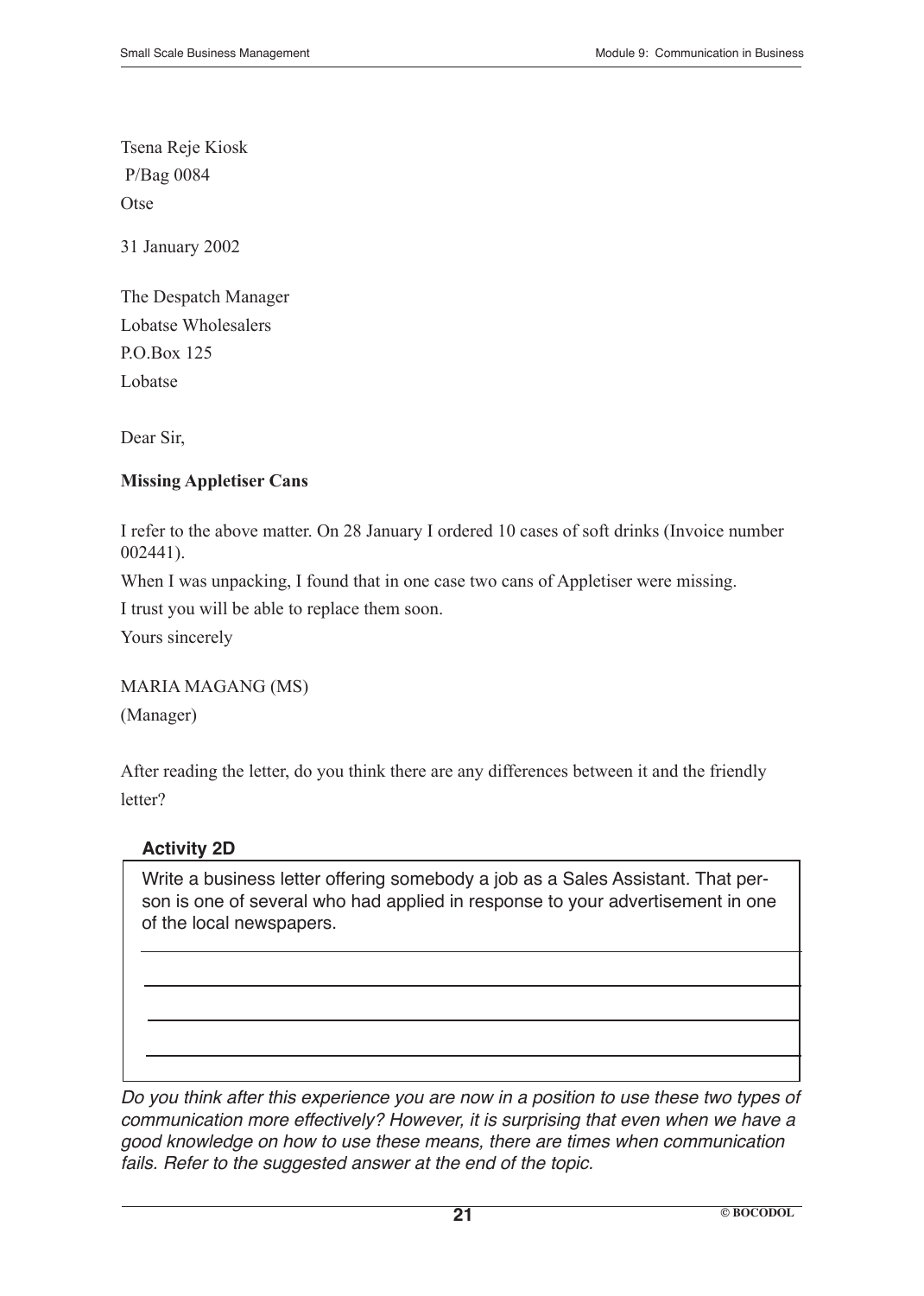### **2.4 What Makes Communication Fail?**

Knowledge about, and ability to use means of communication is no guarantee that you will succeed every time you try to communicate. Even when you try your best, somehow communication fails. For example you telephone somebody to place an order, only to get a rude response. To make matters worse, the person who answers your call takes down incorrect information, and you end up with wrong items being delivered to you. As a direct result you lose customers.

In another incident, you address employees on an issue. After talking to them, they tell you they have understood what you were saying. However, next time you find them doing exactly the opposite. Why? There are many possible reasons. It could be out of jealousy because they see you as a success. In general, as one entrepreneur said to me, people generally dislike those who engage in business. They might therefore behave in a strange way. We can refer to this as an attitude problem which can interfere with communication. The same person I discussed with expressed the opinion that it is not easy to satisfy a worker. His argument, whether right or wrong, was that workers tend to see the employer as an oppressor who is also stingy and underpays them. For this and other reasons, they tend to be less productive during your absence.

What has been said above serves as a good example why workers might not take your instructions in the right way. We now do an activity in which we examine some of the causes of communication failure.

#### **Activity 2E**

In the last section, we examined bad attitude as one cause of communication breakdown, and illustrated it with an example. Some causes are given below. Explain in what way each one can result in communication failure.

\_\_\_\_\_\_\_\_\_\_\_\_\_\_\_\_\_\_\_\_\_\_\_\_\_\_\_\_\_\_\_\_\_\_\_\_\_\_\_\_\_\_\_\_\_\_\_\_\_\_\_\_\_\_\_\_\_\_\_\_\_\_

\_\_\_\_\_\_\_\_\_\_\_\_\_\_\_\_\_\_\_\_\_\_\_\_\_\_\_\_\_\_\_\_\_\_\_\_\_\_\_\_\_\_\_\_\_\_\_\_\_\_\_\_\_\_\_\_\_\_\_\_\_\_

\_\_\_\_\_\_\_\_\_\_\_\_\_\_\_\_\_\_\_\_\_\_\_\_\_\_\_\_\_\_\_\_\_\_\_\_\_\_\_\_\_\_\_\_\_\_\_\_\_\_\_\_\_\_\_\_\_\_\_\_\_\_

\_\_\_\_\_\_\_\_\_\_\_\_\_\_\_\_\_\_\_\_\_\_\_\_\_\_\_\_\_\_\_\_\_\_\_\_\_\_\_\_\_\_\_\_\_\_\_\_\_\_\_\_\_\_\_\_\_\_\_\_\_\_

\_\_\_\_\_\_\_\_\_\_\_\_\_\_\_\_\_\_\_\_\_\_\_\_\_\_\_\_\_\_\_\_\_\_\_\_\_\_\_\_\_\_\_\_\_\_\_\_\_\_\_\_\_\_\_\_\_\_\_\_\_\_

\_\_\_\_\_\_\_\_\_\_\_\_\_\_\_\_\_\_\_\_\_\_\_\_\_\_\_\_\_\_\_\_\_\_\_\_\_\_\_\_\_\_\_\_\_\_\_\_\_\_\_\_\_\_\_\_\_\_\_\_\_\_

\_\_\_\_\_\_\_\_\_\_\_\_\_\_\_\_\_\_\_\_\_\_\_\_\_\_\_\_\_\_\_\_\_\_\_\_\_\_\_\_\_\_\_\_\_\_\_\_\_\_\_\_\_\_\_\_\_\_\_\_\_\_

\_\_\_\_\_\_\_\_\_\_\_\_\_\_\_\_\_\_\_\_\_\_\_\_\_\_\_\_\_\_\_\_\_\_\_\_\_\_\_\_\_\_\_\_\_\_\_\_\_\_\_\_\_\_\_\_\_\_\_\_\_\_

\_\_\_\_\_\_\_\_\_\_\_\_\_\_\_\_\_\_\_\_\_\_\_\_\_\_\_\_\_\_\_\_\_\_\_\_\_\_\_\_\_\_\_\_\_\_\_\_\_\_\_\_\_\_\_\_\_\_\_\_\_\_

(a) Language differences

#### (b) Employing relatives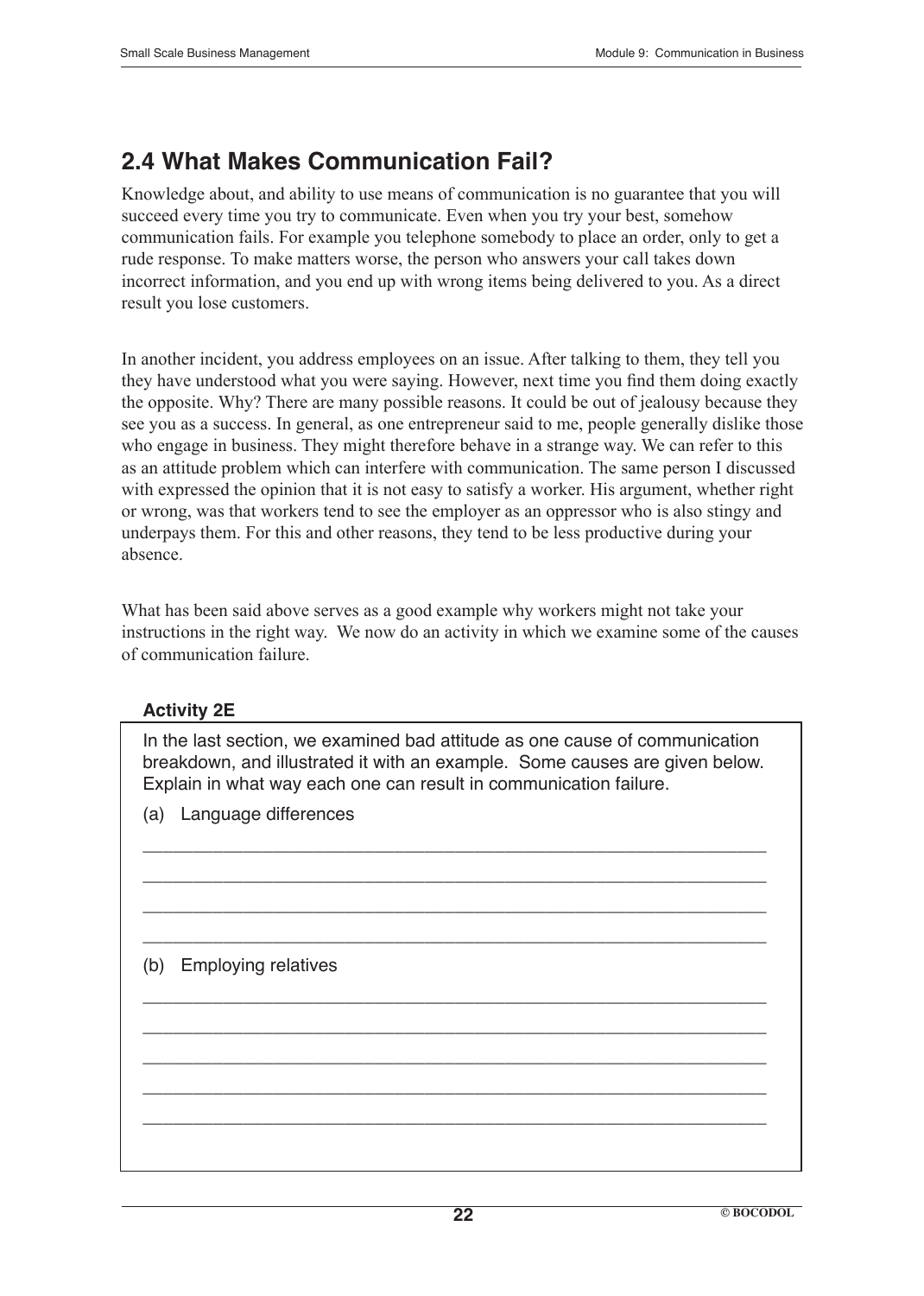

Please note that these points apply to different situations, and may not necessarily affect you. The whole idea is to make you aware what to expect, especially when the business is doing well in the eyes of the world. Check suggested answers to the activity at the end of the topic.

# **2.5 Communication in the Growing Business**

A business that is well managed is expected to grow. When that happens, new communication needs arise. In the case of Gagolelwe's business (already discussed), there is a clear pattern of growth. The venture starts off as a one- person affair. An assistant is then engaged. Later another employee is hired. At that stage there are already more demands for communication than the case was at the very beginning. Let us suppose she opens up a new Kiosk, do you realise that there are even more communication needs? Gagolelwe will be the manager of both outlets. How do you think she should reorganise her channels of communication? A channel ofcommunication is the system by which information about the business is passed on from one person to another. Remember that she now has to spend more time away making orders for items to be sold at the businesses. How does she ensure that there is order in running the business? The following activity will help you to answer this question.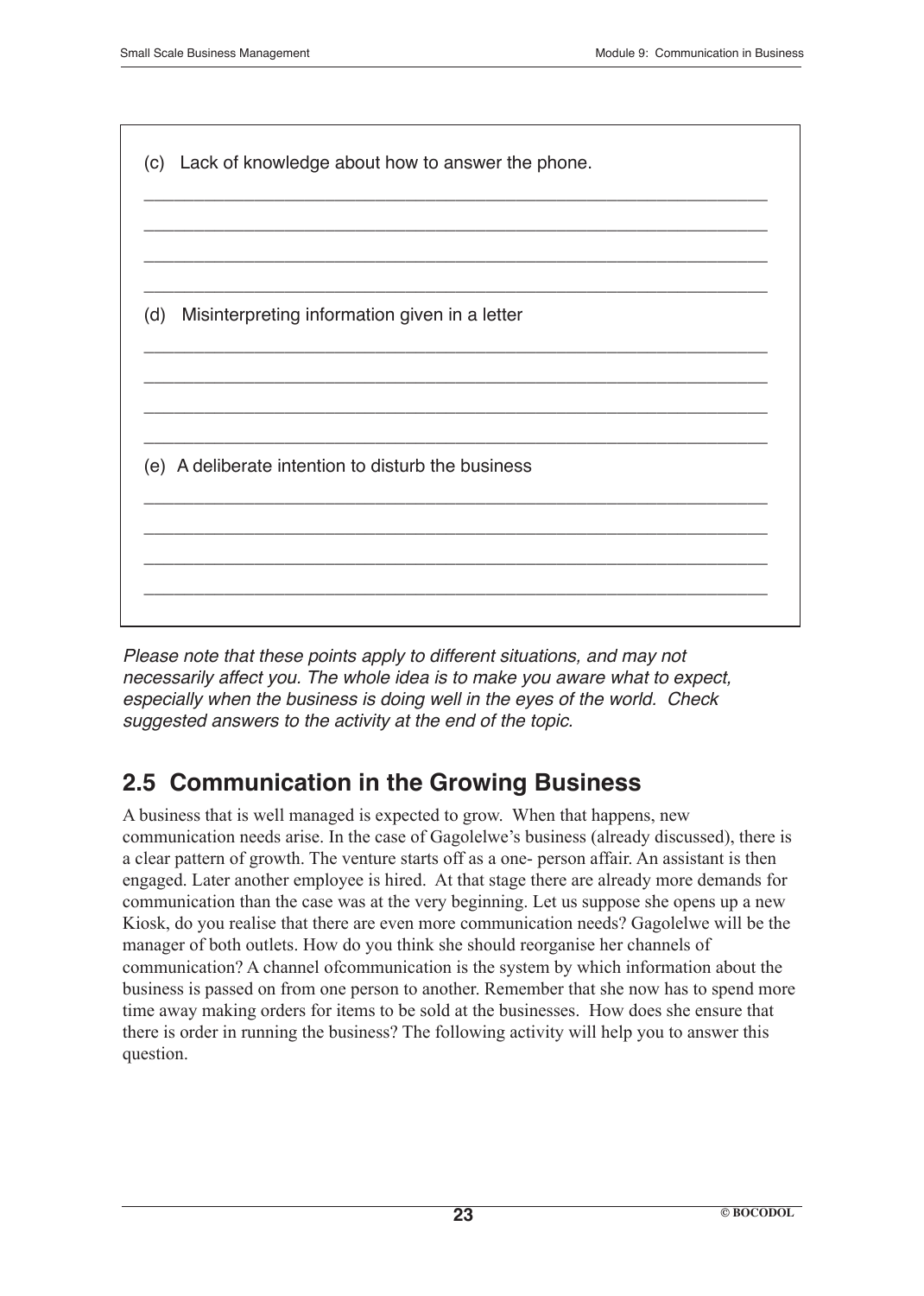#### **Activity 2F**

Taking into account Gagolelwe's circumstances as described above, I want you to suggest a communication structure for this business. Present your suggestions in point form.

\_\_\_\_\_\_\_\_\_\_\_\_\_\_\_\_\_\_\_\_\_\_\_\_\_\_\_\_\_\_\_\_\_\_\_\_\_\_\_\_\_\_\_\_\_\_\_\_\_\_\_\_\_\_\_\_\_\_\_\_\_\_

\_\_\_\_\_\_\_\_\_\_\_\_\_\_\_\_\_\_\_\_\_\_\_\_\_\_\_\_\_\_\_\_\_\_\_\_\_\_\_\_\_\_\_\_\_\_\_\_\_\_\_\_\_\_\_\_\_\_\_\_\_\_

\_\_\_\_\_\_\_\_\_\_\_\_\_\_\_\_\_\_\_\_\_\_\_\_\_\_\_\_\_\_\_\_\_\_\_\_\_\_\_\_\_\_\_\_\_\_\_\_\_\_\_\_\_\_\_\_\_\_\_\_\_\_

\_\_\_\_\_\_\_\_\_\_\_\_\_\_\_\_\_\_\_\_\_\_\_\_\_\_\_\_\_\_\_\_\_\_\_\_\_\_\_\_\_\_\_\_\_\_\_\_\_\_\_\_\_\_\_\_\_\_\_\_\_\_

What communication structure did you come up with? If that is what you would have for your business, give reasons. Suggested answers for this activity are given on the end of the topic.

When Gagolelwe puts in place the new structure, there are set rules to be followed. When that happens, we say the business communication is now formal. For example, she might appoint one worker at each Kiosk as assistant manager. That employee will be accountable to the manager, and also be in charge of other workers who may be working at the Kiosk. We now see the business as a formal organisation with an arrangement of positions and responsibilities. For Gagolelwe's business the structure will look something like this.



Look at this again. How is your own business organised? Reflect on the above discussion by doing the following activity.

\_\_\_\_\_\_\_\_\_\_\_\_\_\_\_\_\_\_\_\_\_\_\_\_\_\_\_\_\_\_\_\_\_\_\_\_\_\_\_\_\_\_\_\_\_\_\_\_\_\_\_\_\_\_\_\_\_\_\_\_\_\_

\_\_\_\_\_\_\_\_\_\_\_\_\_\_\_\_\_\_\_\_\_\_\_\_\_\_\_\_\_\_\_\_\_\_\_\_\_\_\_\_\_\_\_\_\_\_\_\_\_\_\_\_\_\_\_\_\_\_\_\_\_\_

\_\_\_\_\_\_\_\_\_\_\_\_\_\_\_\_\_\_\_\_\_\_\_\_\_\_\_\_\_\_\_\_\_\_\_\_\_\_\_\_\_\_\_\_\_\_\_\_\_\_\_\_\_\_\_\_\_\_\_\_\_\_

\_\_\_\_\_\_\_\_\_\_\_\_\_\_\_\_\_\_\_\_\_\_\_\_\_\_\_\_\_\_\_\_\_\_\_\_\_\_\_\_\_\_\_\_\_\_\_\_\_\_\_\_\_\_\_\_\_\_\_\_\_\_

#### **Activity 2G**

Draw the structure of your own business.

Compare your answers with the suggestion at the end of the topic.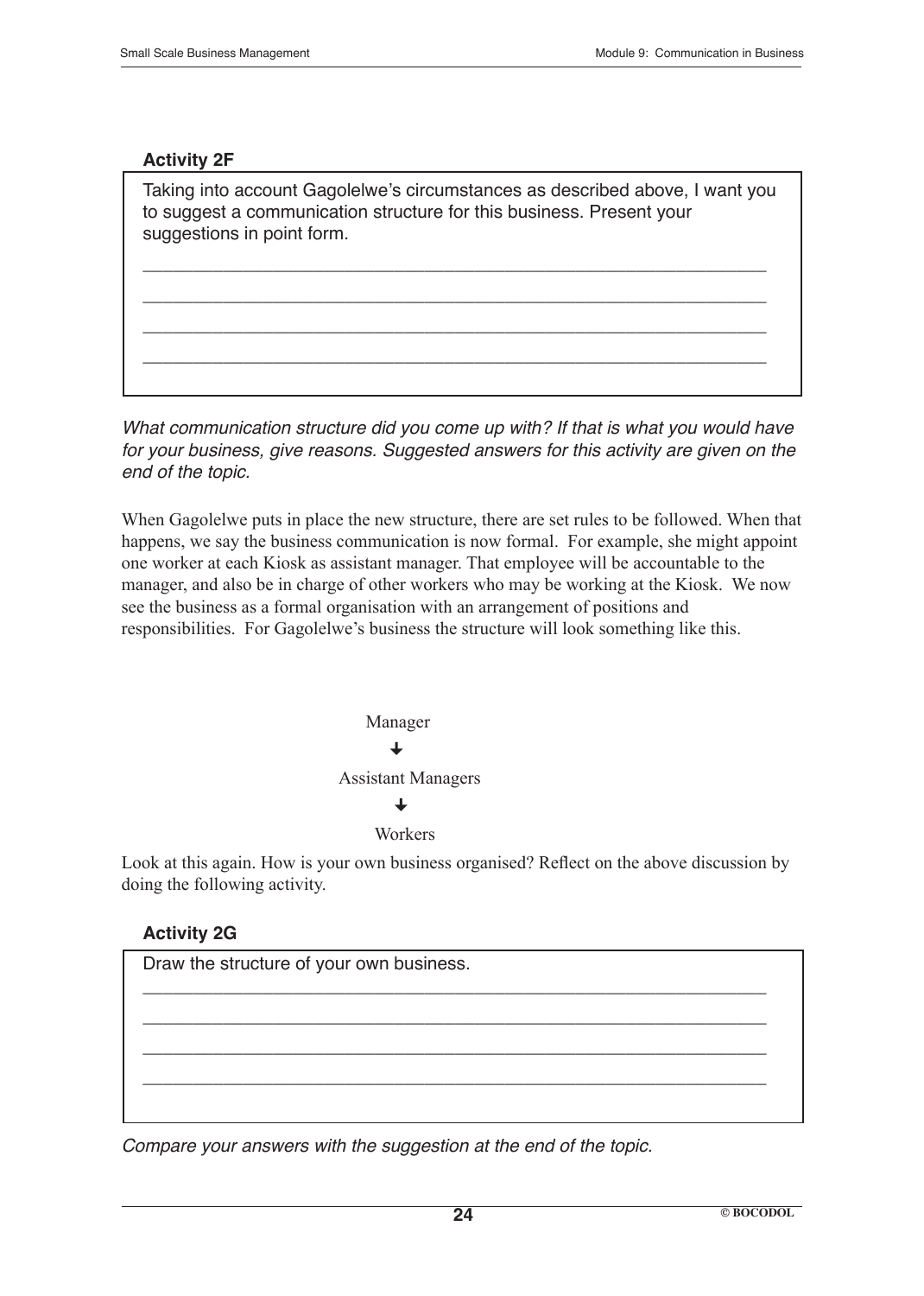You have now made it clear to yourself how you are organised, or if you intend to start a business, the diagram helps you design a system in which communication will be carried out. A communication structure should meet the required communication needs. If you find that the way you are organised now is unsatisfactory, it is necessary to plan a more effective structure. More ideas on business structure are found in the discussions that follow.

# **2.6 Types of Communication**

There are two types of communication that are commonly used in organisations. These are: Upward Communication and Downward Communication. What, in your opinion, is meant by each one? In figuring that out, remember that in a business, people who perform linked activities must often share information about what happens at the different levels of business. The two types of communication we have mentioned, function differently.

### **(a) Downward communication**

When managing the business following the downward communication approach, the supervisor at the top communicates information to those below him/her. The manager gives directives and job instructions. Those below the manager do the same to the workers below. Some business people say that by the time information reaches the last person it could be distorted. Other business people,, however, think there are advantages in following this approach. For example, the manager knows clearly what information he/she passes on.

### **(b) Upward communication**

In this style of management, the manager gets information from those below him/her. This happens through assistant managers and any other people in position of responsibility. The manager then makes decisions using that feedback. Some business managers say that the disadvantage of upward communication is that the people below the manager can deliberately pass inaccurate information. They may tell the manager what they think he/she wants to hear. However, there is the advantage that when people are allowed to give their views on the way the business is run, the problems they face, how best to improve the business, etc., it is likely that the manager will make better decisions.

It is important that you examine these two approaches closely, and decide which one you think works for you better. Alternatively, you may wan to combine them and decide when to use either. By combining, you will be taking the advantages from each one. I encourage you to take more time to think about them.

Now do the activity below.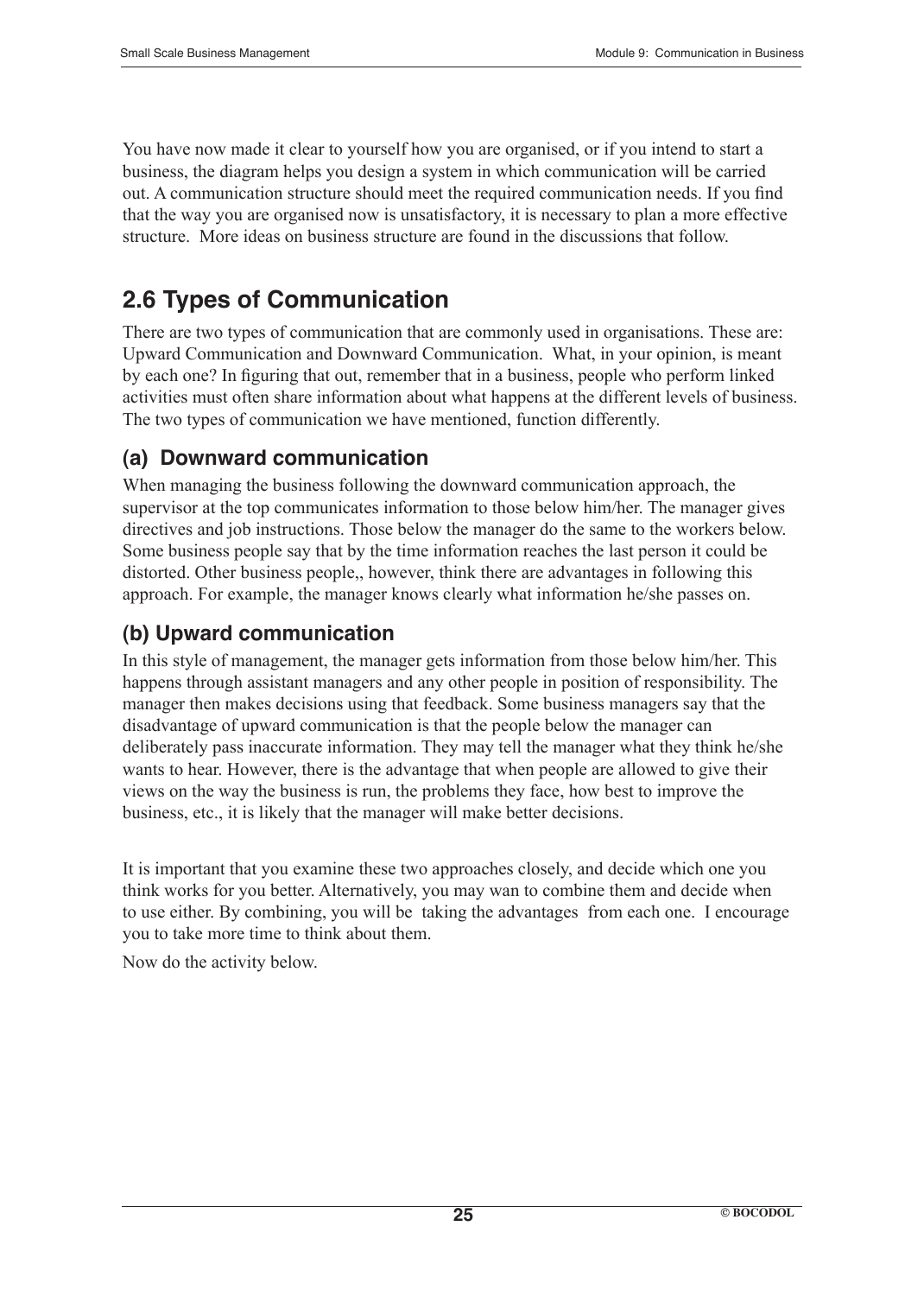#### **Activity 2H**

| 1.                         | Downward communication |                                             |  |  |
|----------------------------|------------------------|---------------------------------------------|--|--|
|                            | (a)                    | To me, the advantages of this approach are: |  |  |
|                            |                        |                                             |  |  |
|                            |                        |                                             |  |  |
|                            |                        |                                             |  |  |
|                            | (b)                    | The disadvantages are:                      |  |  |
|                            |                        |                                             |  |  |
|                            |                        |                                             |  |  |
|                            |                        |                                             |  |  |
| Upward communication<br>2. |                        |                                             |  |  |
|                            | (a)                    | To me, the advantages of this approach are: |  |  |
|                            |                        |                                             |  |  |
|                            |                        |                                             |  |  |
|                            |                        |                                             |  |  |
|                            | (b)                    | The disadvantages are:                      |  |  |
|                            |                        |                                             |  |  |
|                            |                        |                                             |  |  |
|                            |                        |                                             |  |  |
|                            |                        |                                             |  |  |

What you have written in response to this activity is very useful information. Examine it closely and see how best you can use it for more effective communication. Also check answeers at the end of the topic.

# **2.7 Communicating with Business From a Distance**

Have you ever heard somebody saying, "When you are not there, things don't move"? The person may be referring to your business run by somebody, For example, a shop assistant in your absence. The business could be in Kasane while you are working in Gaborone. As general advice, for a business to succeed, you the owner must be close. After all you are the one who originated the idea, looked for the finance to set up, and so forth. You know why you took that decision, and it is quite unreasonable for you to expect an assistant to have the same business aims as you. Asking somebody to handle cash for long periods of time while you are away is to put that worker into great temptation. Many entrepreneurs have regretted the move when it was too late. This manner of communication from a distance is also known as remote control in business.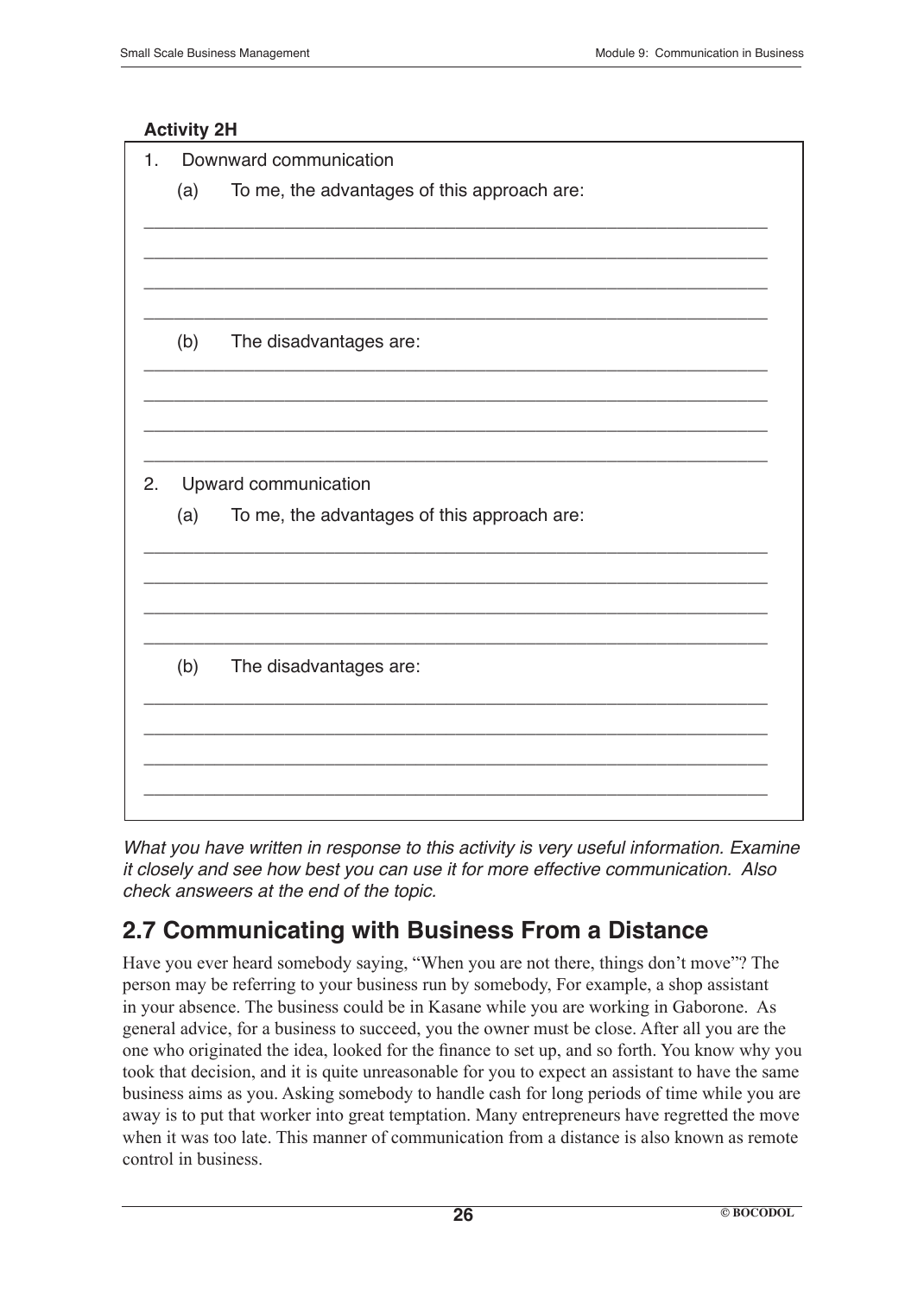Some entrepreneurs, however, argue that not all businesses require you to be there every time. They believe that remote control is possible in some businesses. They could well be right, and in case you intend to start a business which you will control from a distance, think about that by doing this activity.

| <b>Activit</b> |  |
|----------------|--|
|----------------|--|

| 1. | Below are two columns. In column A list five businesses you think can<br>not be run by remote control. In column B list five businesses you think can<br>be managed by remote control. |                                                                  |  |  |
|----|----------------------------------------------------------------------------------------------------------------------------------------------------------------------------------------|------------------------------------------------------------------|--|--|
|    | <b>Column A</b>                                                                                                                                                                        | <b>Column B</b>                                                  |  |  |
|    |                                                                                                                                                                                        |                                                                  |  |  |
|    |                                                                                                                                                                                        |                                                                  |  |  |
|    |                                                                                                                                                                                        |                                                                  |  |  |
| 2. | manage it by remote control.                                                                                                                                                           | Choose any one business from Column A and suggest why you cannot |  |  |
|    |                                                                                                                                                                                        |                                                                  |  |  |
|    |                                                                                                                                                                                        |                                                                  |  |  |
|    |                                                                                                                                                                                        |                                                                  |  |  |
| 3. | Choose any one business from Column B and suggest how you can<br>manage it by remote control.                                                                                          |                                                                  |  |  |
|    |                                                                                                                                                                                        |                                                                  |  |  |
|    |                                                                                                                                                                                        |                                                                  |  |  |
|    |                                                                                                                                                                                        |                                                                  |  |  |
|    |                                                                                                                                                                                        |                                                                  |  |  |

It is difficult to give answers that apply to everyone. Individuals will have different ideas. Share these before turning to the end of the topic or feedback.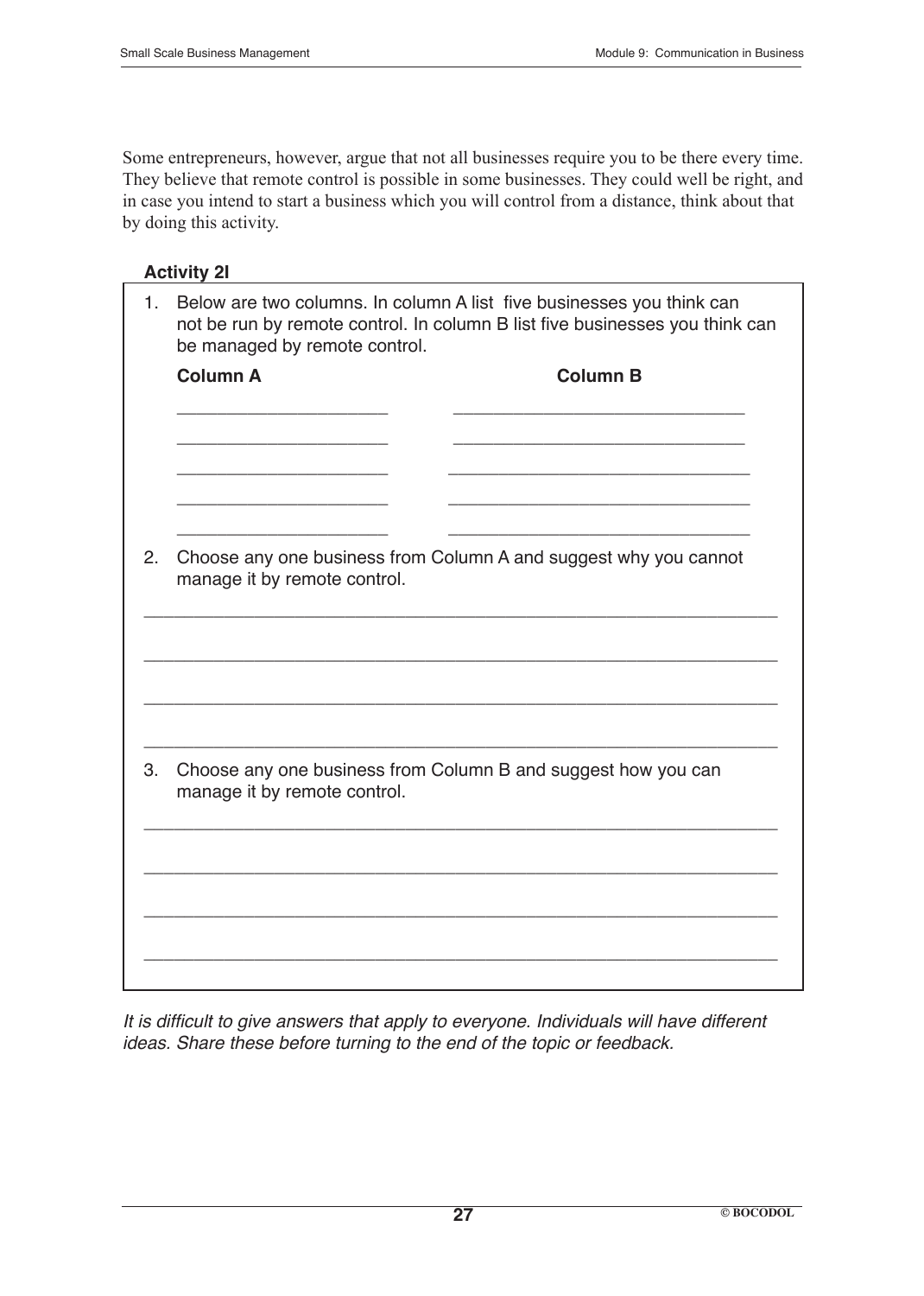# **2.8 What we Have Learnt**

Business communication is a broad area, and there are many ideas that have been raised about it. Many books have been written, and courses are run. At this level, we can do no more than highlight a few basic ideas in the field of business communication. In this part we covered the following:

- • a description of the different types of communication a discussion of the telephone and business letter as means of communication in business
- an explanation of advantages and disadvantages of using the telephone and business letter
- an examination of causes of communication failure in selected situations
- a distinction between downward and upward communication
- an explanation of remote control in business management.

# **2.9 Glossary**

| Attitude:                | A person's attitude is the way he/she thinks about something or<br>somebody.                                                                                           |
|--------------------------|------------------------------------------------------------------------------------------------------------------------------------------------------------------------|
|                          | Communication breakdown: When there is a misunderstanding and information no<br>longer flows smoothly between people, we say there is a<br>breakdown of communication. |
| Communication structure: | In a business, communication structure refers to the<br>system of passing information from one section of the<br>business to the other.                                |
| Invest:                  | To invest capital is to spend money on the business in order to<br>make a profit.                                                                                      |
| Procedures:              | These are certain ways of doing things in a business e.g.<br>telephone procedures refer to accept able ways of handling<br>telephone calls.                            |
| Remote control:          | Managing a business being far away from where he business is<br>situated.                                                                                              |
| Venture:                 | This is the other word used to refer to a business, and Involves<br>investing capital.                                                                                 |

# **2.10 Self-assessment Exercise**

#### **Answer True or False**

- 1. The telephone is the cheapest means of communication.
- 2. A letter of complaint is also a business letter
- 3. A business letter should contain detailed explanations
- 4. Once you know how to use the telephone correctly, communication never fails.
- 5. Language problems can lead to poor communication.
- 6. In Upward Communication information flows from the lowest worker to the manager.
- 4. Downward communication means that the manager gets feedback from the assistant manager.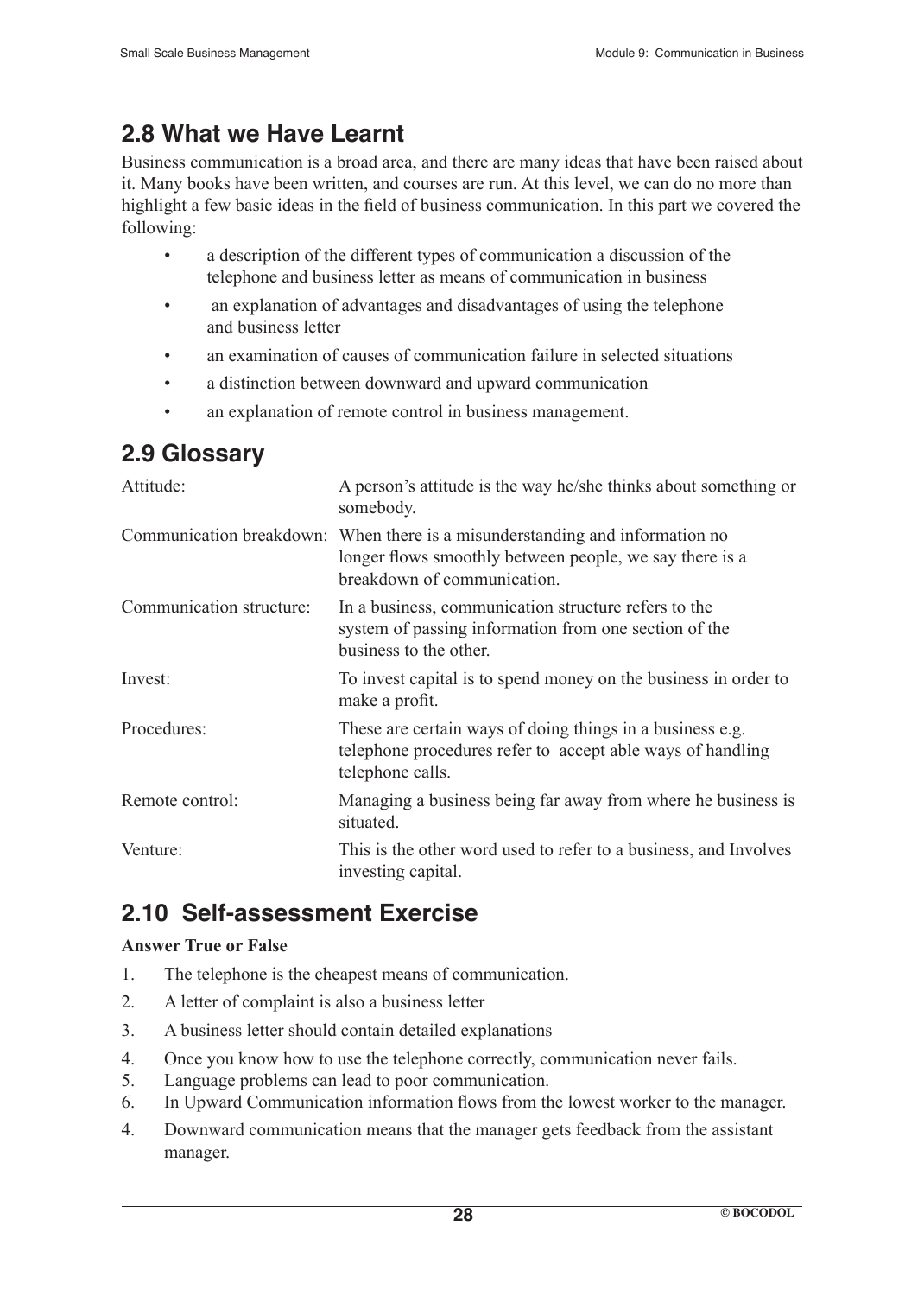- 8. It is possible to run a business from a distance.
- 9. In most cases, workers share your aims in business.
- 10. The computer can also be used in business for communication.

# **2.11 Suggested Answers to Activities**

#### **Activity 2A**

- 1. Yes
- 2. The telephone

 Posters

Business letters

E-mail

 Fax

3. This depends on the individual (email, telephone)

### **Activity 2B**

- 1. When the telephone continues to be cut, and when you eventually get hold of the person, she is not in the office. Although she gets your message, she does not return the call. This pushes up your bill.
- 2. For the landline, people may also not return your call, and the message may not be recorded accurately. The cell phone is more expensive than the landline. There are areas where there is no cell phone network so you cannot make a call to or from those areas

### **Activity 2C**

- 1. (a) It serves as a permanent record .
	- (b) It gives you time to think before replying.
	- (c) It can be used to do business where there are no telephones.
- 2. (a) To apply for funds.
	- (b) To enquire about something.
	- (c) To express an opinion.
	- (d) To apply for a job.

### **Activity 2D**

In your response, make sure that the features listed about the business letter are present.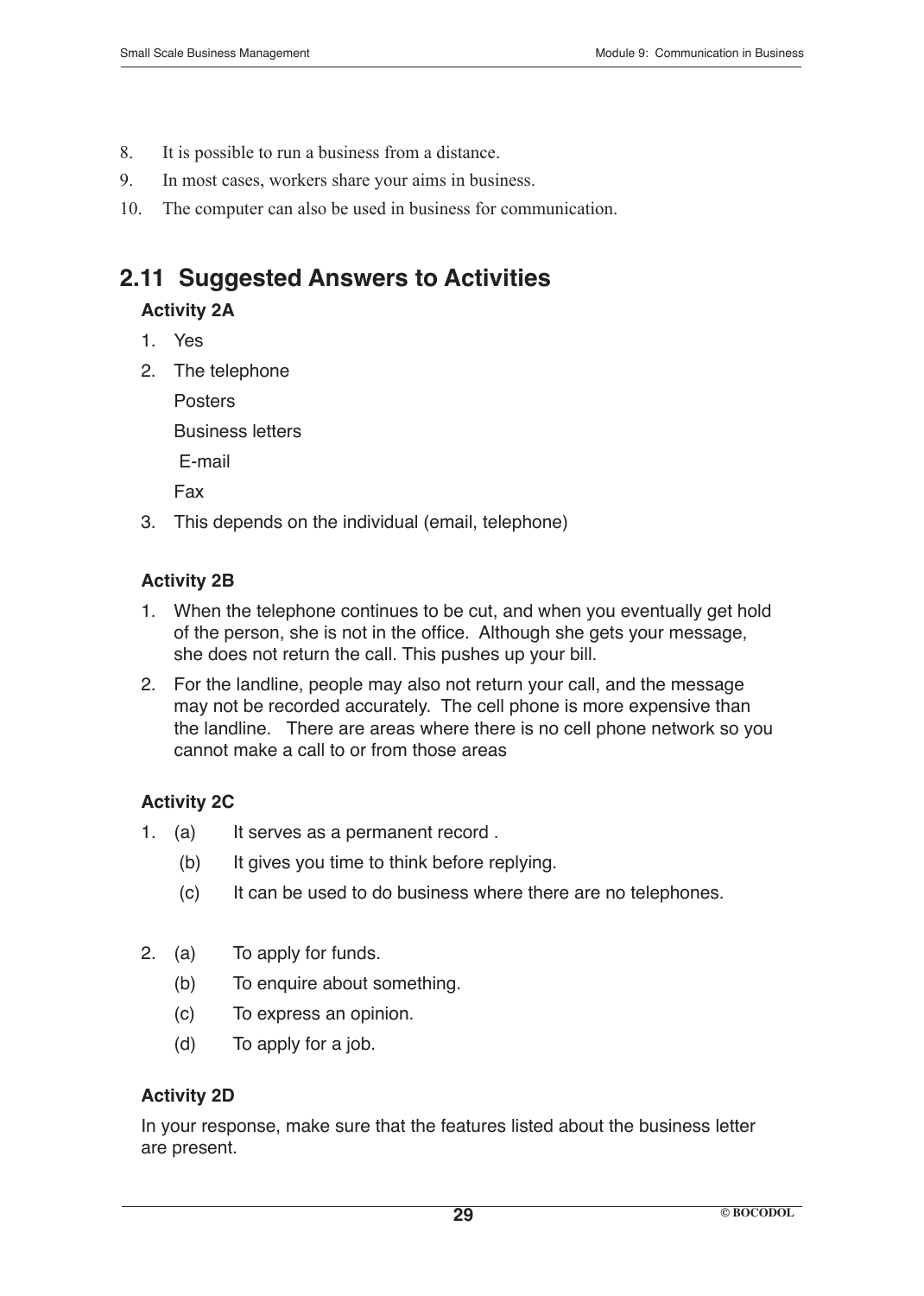In step Marketing P. O. Box 22 Gaborone

31 January 2002

P.O.Box 125 Lobatse

Dear Mr Kagiso Kebaitse,

#### **Offer of Employment**

This serves to notify you that you have been given an offer as a Sales Representative starting from 25 November 2010. Please respond to this letter in writing by 30 November 2010.

We look forward to hearing from you.

Yours Sincerely

Nonofang Masake (Mr) (HR Manager)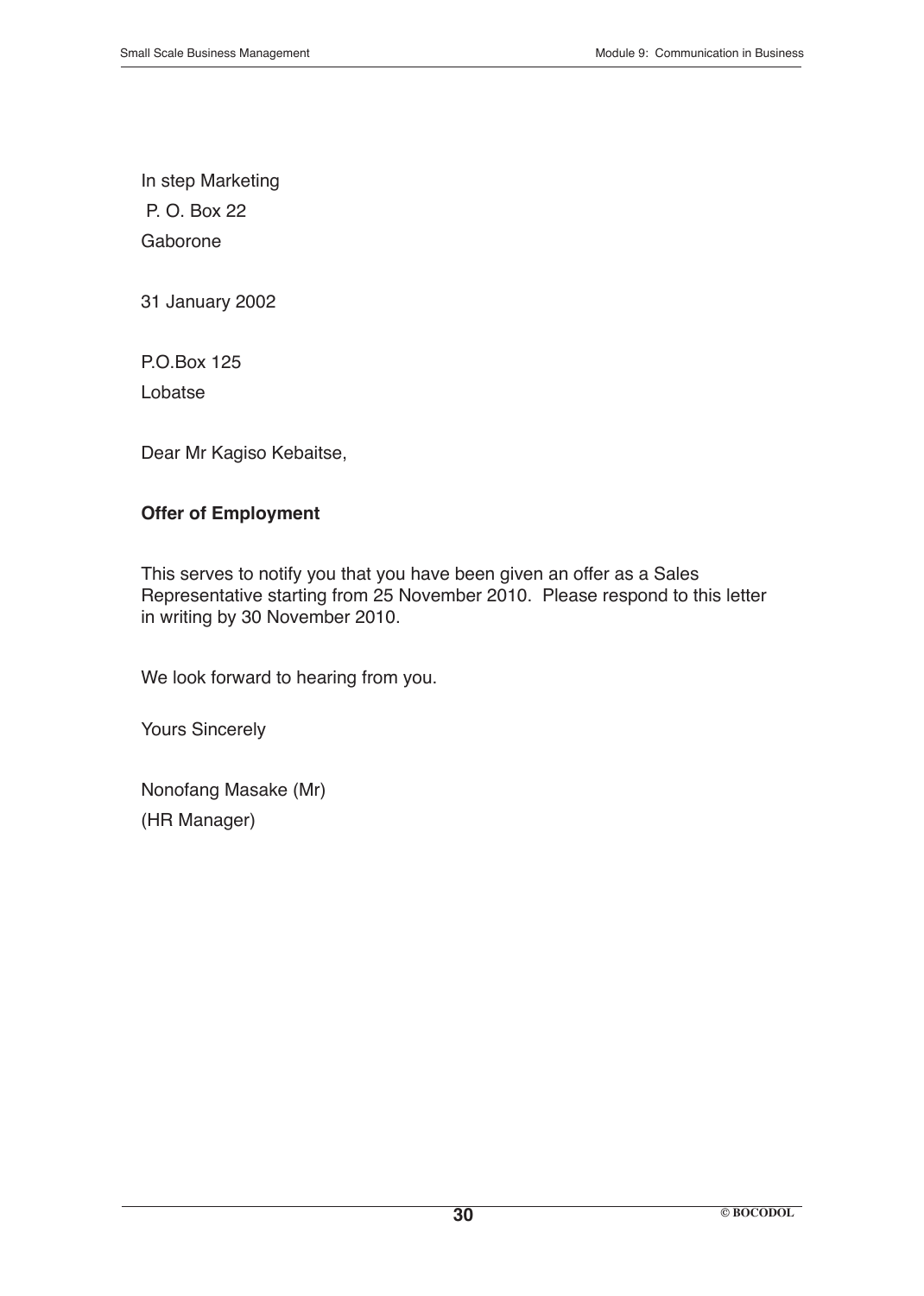### **Activity 2E**

- (a) People may not understand what you say and get offended.
- (b) At times, relatives fail to see their role as workers and may not take you seriously.
- (c) That can put off potential and regular customers.
- (d) Words carry different meanings, and what you say could be misinterpreted.
- (e) People who are jealous of your business success may intentionally interfere with communication.

### **Activity 2F**

- • Gagolelwe should be the overall manager.
- Her husband and children should assist with ideas.
- She should appoint one of the workers as assistant manager.
- She should define responsibilities and channels of communication.

### **Activity 2G**



### **Activity 2H**

- 1. Downward communication
	- (a) Advantages
		- instructions come directly from the manager
		- it ensures discipline among workers
	- (b) Disadvantages
		- workers dislike being dictated to
		- the manager will not have the chance of listening to those below him/her